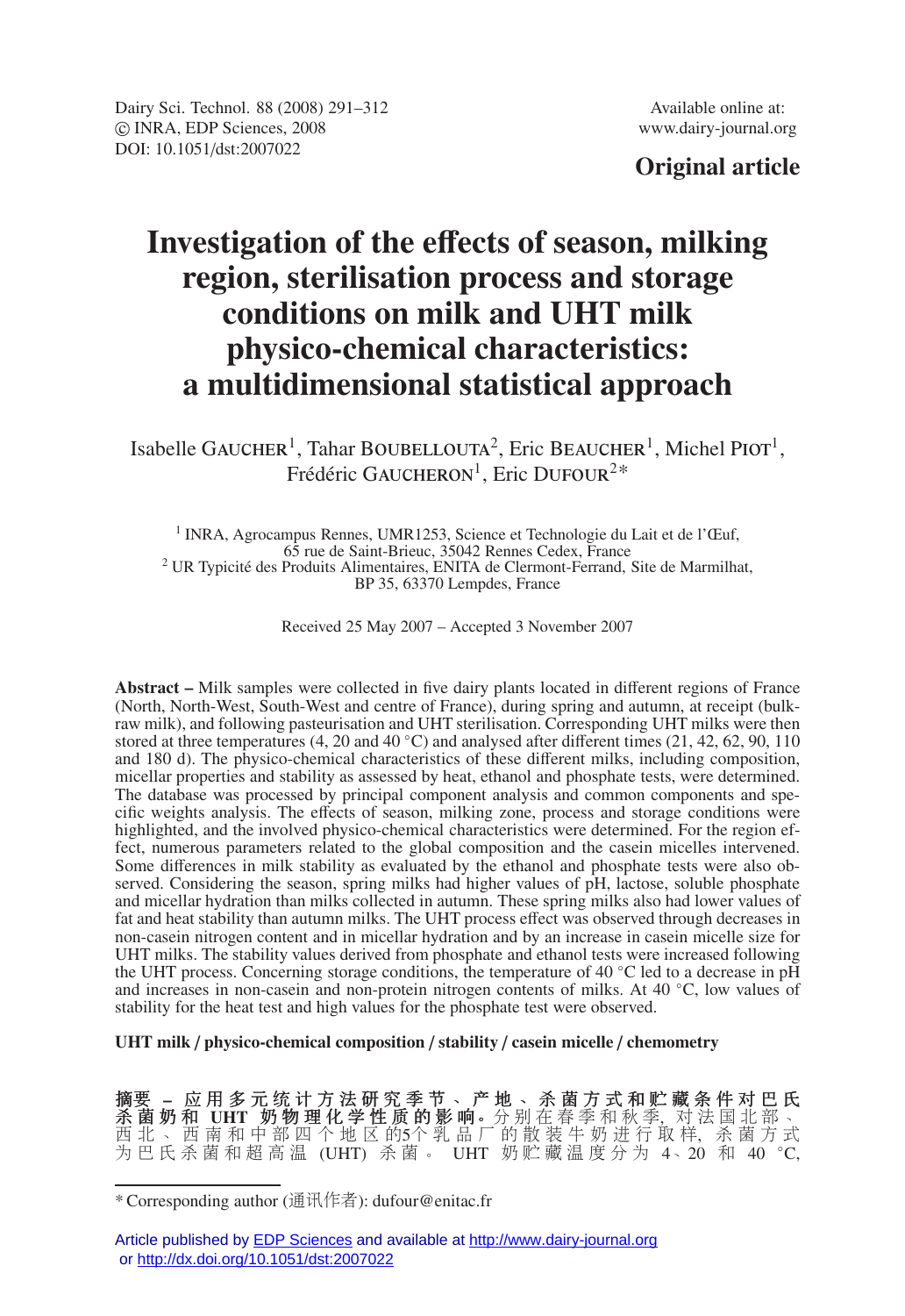贮藏时间为 21、42、62、90、110 和 180 d。测定了不同贮藏条件下 UHT 奶的组成, 研究了 热处理对酪蛋白胶束特性和稳定性的影响, 以及牛奶的乙醇和磷酸盐试验。采用主成分分 析、普通组成分析和权重分析法对试验数据进行统计分析。研究发现牛奶的生产季节、产 地、杀菌方式和贮藏条件对牛奶理化性质有显著的影响。根据对所有成分的分析、与酪蛋 白胶束相关的试验, 以及乙醇和磷酸盐试验等大量实验数据分析, 证明了不同地区牛奶的稳 定性之间有一定的差异。在牛奶生产季节上的差异则是, 春季牛奶的 pH、乳糖含量、可溶 性磷酸盐含量和酪蛋白胶束的水合能力均高于秋季牛奶, 春季牛奶的脂肪含量和热稳定性 均低于秋季牛奶。对 UHT 奶, 通过降低非酪蛋白氮含量和酪蛋白胶束水合作用以及增大酪 蛋白胶束尺寸的方法研究了 UHT 过程对其影响, 乙醇和磷酸盐试验证明经上述方法处理的 UHT奶稳定性增加。在40 ℃下贮藏的牛奶 pH 降低, 而非酪蛋白氮和非蛋白氮含量增加; 并 且在 40 ◦C下贮藏的牛奶热稳定性值较低, 但其磷酸盐试验的测定值较高。

#### **UHT**奶 / 物理化学性质 / 稳定性 / 酪蛋白胶束 / 化学计量

**Résumé – Étude des e**ff**ets saison, région laitière, traitement de stérilisation et conditions de stockage sur les caractéristiques physico-chimiques du lait et du lait UHT : une approche statistique multidimensionnelle.** Des échantillons de lait ont été collectés dans cinq laiteries situées dans différentes régions de France (Nord, Nord-Ouest, Sud-Ouest et centre de la France), au printemps et en automne, à la réception (laits crus de mélange), après pasteurisation et après stérilisation UHT. Les laits UHT correspondants ont ensuite été placés à trois températures (4, 20 et 40 ◦C) et analysés après différents temps de stockage (21, 42, 62, 90, 110 et 180 j). Les caractéristiques physico-chimiques de ces différents laits, comprenant la composition, les propriétés micellaires et la stabilité évaluée à l'aide des tests à la chaleur, à l'alcool et au phosphate, ont été déterminées. Le jeu de données a été étudié par analyse en composantes principales et analyse en composantes communes et poids spécifiques. Les effets de la saison, de la région de collecte, du traitement technologique et des conditions de stockage ont été mis en évidence et les caractéristiques physico-chimiques impliquées ont été déterminées. Pour l'effet région, de nombreux paramètres liés à la composition globale et aux micelles de caséines intervenaient. Des différences de stabilité du lait, évaluée par les tests à l'alcool et au phosphate, ont aussi été observées. Considérant la saison, les laits de printemps avaient des valeurs de pH, de lactose, de phosphate soluble et d'hydratation micellaire plus grandes que les laits collectés en automne. Ces laits de printemps avaient aussi des valeurs plus faibles de matière grasse et de stabilité thermique que les laits d'automne. L'effet traitement UHT a été observé au travers d'une diminution de la teneur en azote non caséinique et de l'hydratation micellaire et par une augmentation de la taille des micelles. Les valeurs de stabilité des laits obtenues par les tests au phosphate et à l'alcool augmentaient après le traitement UHT. Concernant les conditions de stockage, la température de 40 ◦C induisait une diminution du pH et des augmentations des teneurs en azote non caséinique et non protéique des laits. À 40 ◦C, des valeurs faibles de stabilité dans le test à la chaleur et des valeurs élevées de stabilité dans le test au phosphate ont été observées.

#### **lait UHT** / **composition physico-chimique** / **stabilité** / **micelle de caséine** / **chimiométrie**

#### **1. INTRODUCTION**

Milk is a complex product, constituting three phases: a fat emulsion, a casein micelle dispersion and an aqueous phase containing mainly lactose, whey proteins and minerals [1]. Its composition can be influenced by numerous factors such as cow genetic (breed) [10], physiologic (animal medical state, lactation number and stage) [28, 29, 40] and zootechnic factors (feed, milking conditions, exercise) [5, 11].

Some of these factors may be correlated to other parameters such as region of production [22], season [3, 12, 18] or social practice in herd management [4], for example.

In addition to its natural and individual variability, milk is a sensitive product whose properties may be altered by various factors such as microbial contamination. To destroy micro-organisms and inactivate enzymes in order to increase milk shelf-life, technological treatments, and particularly heat treatments such as UHT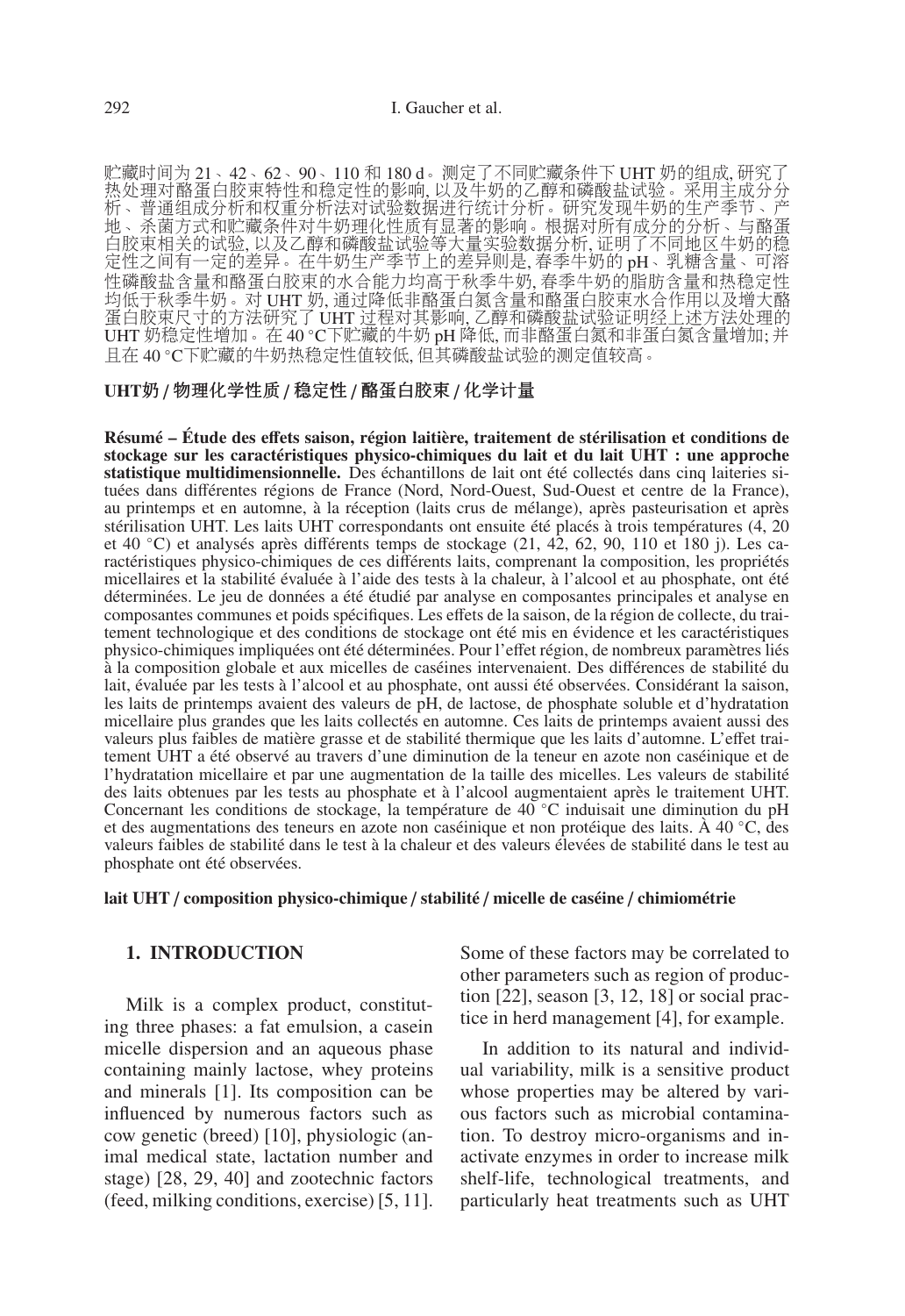sterilisation, can be applied to milk. This last technique offers a "commercially sterile" product which can be stored at ambient temperature for several months. However, UHT processing and storage are not harmless and induce different changes in milk depending on the time-temperature parameters [8]. Sometimes these changes lead to UHT milk destabilisation during storage as a gel or a sediment [7, 25]. Parameters which affect milk stability have been reported such as composition parameters, process and storage conditions [27]. Nevertheless, all these studies about milk generally considered only one or few physicochemical characteristics and focused on one part of the life of the product (raw milk, manufacture or storage).

In the present study, the objective was to determine, on a large data set, by a multidimensional statistical approach, the possible effects of season, milking region, sterilisation process and storage conditions on milk and UHT milk physicochemical characteristics. For that, we analysed changes which occurred in five bulkraw milks during UHT processing and storage for six months at three temperatures. These five bulk-raw milks were collected in dairy plants located in different regions of France. Sampling was performed in spring and autumn. The studied physico-chemical characteristics refered to global milk characteristics (pH, total solids, fat, lactose, proteins, nitrogen fractions such as NCN and NPN contents, concentrations in soluble calcium and phosphate), casein micelle properties (size, charge, hydration) and stability evaluated by three tests (heat, ethanol and phosphate tests).

#### **2. MATERIALS AND METHODS**

#### **2.1. Milk collection**

The study focused on five bulk-raw milks sampled in five dairy plants, called V, W, X, Y and Z. These dairy plants were located in different regions of France: North, North-West, South-West and centre, and the volumes of milk treated by each one comprised between 200 000 L and 900 000 L of milk per day. Milks mainly came from Prim'Holstein cows, but also from other breeds such as Pie Noire, Montbéliarde and Salers. According to the season, cows were fed with hay, corn grain or silage, oat, concentrates or were put on pasture. Milking was usually done twice a day. Raw milks were generally collected every 48 h, or at maximum, every 72 h. In the dairy plants, raw milks were stored in tanks of capacity between 100 000 and 250 000 L.

Concerning the manufacture of UHT milk in the dairy plants, it globally consisted of: (1) cooling of bulk-raw milk at  $4 °C$ ; (2) skimming between 30 and 50 °C; (3) pasteurisation (between 80 and 90 ◦C for 10 to 30 s, depending on the plant); (4) fat standardisation at about 15 g⋅kg<sup>-1</sup>; (5) cooling and storage of milk before homogenisation or direct homogenisation (between 25 and 200 bars at temperatures between 72 and 92  $°C$ ); (6) UHT sterilisation (140  $°C$  for 3 to 6 s, depending on the plant), and (7) aseptic filling. In this study, milks were collected before any treatment (bulk-raw milks), after pasteurisation and then after UHT sterilisation and aseptic filling. Raw, pasteurised and freshly processed UHT milks were analysed and abbreviated as follows: "r", "p" and "u", respectively. The UHT milks corresponding to the bulk-raw milks initially considered and treated were semiskimmed UHT milks. These UHT milks were stored at three temperatures (4, 20 and 40 ◦C) and analysed after different storage periods (21, 42, 62, 90, 110 and 180 d). This milk sampling was realised for two seasons, i.e. spring and autumn (cited as "1" and "2", respectively).

Bulk-raw and pasteurised milk samples were kept at  $4 \degree C$  for a maximum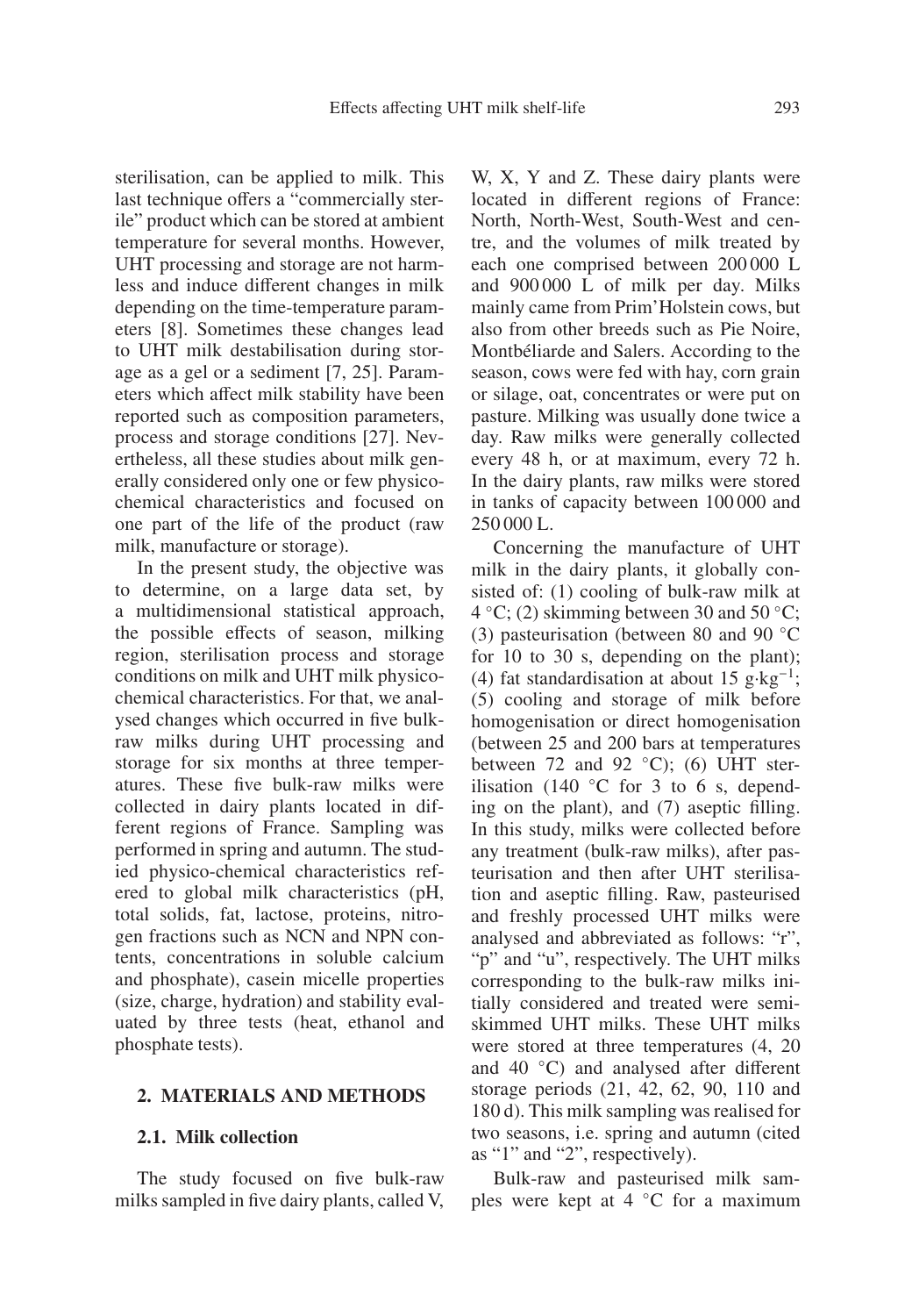of 2 days before analyses and thimerosal 0.03% (w/w) (Sigma, Saint-Louis, USA) was added to prevent further microbial development. The temperature was raised to 20 ◦C just 1 h before analyses. Concerning UHT milks stored at 4 and 40 ◦C, samples were put at room temperature for equilibrium approximately 15 h before analysis. All UHT milks were checked for total mesophilic aerobic flora and psychrotrophic flora contaminations. Thimerosal 0.03% (w/w) was also added to all UHT milks after microbiological control in order to prevent further microbial contamination.

#### **2.2. Physico-chemical analyses**

#### *2.2.1. Milk stability tests*

Heat stability was valued as the Heat Clotting Time (HCT). It was determined on 5 mL of milk in sealed Pyrex tubes fitted into a thermostatically controlled oil bath at  $140\text{ °C} \pm 1\text{ °C}$ . The time (in min) necessary to obtain a visible destabilisation was considered as the result of the test [9].

The ethanol test (Alcohol) consisted of the addition of 1 mL of an ethanol solution to 1 mL of milk. Ethanol concentrations ranged from 50 to 95%  $(v/v)$  with increments of 5% (v/v). The mixture was stirred vigorously and the reading was done in 5 min. The lowest concentration (in %) giving a flocculation was defined as the result of the test [37]. Milks which were not destabilised by 95% of ethanol were considered as being 100%.

For the phosphate test (Ramsdell), milk samples (10 mL) were placed in sealed Pyrex tubes and volumes of  $KH<sub>2</sub>PO<sub>4</sub> 0.5 mol·L<sup>-1</sup> (Panreac Quimica)$ SA, Barcelona, Spain) were gradually added to each tube. After mixing, tubes were heated at 100 °C  $\pm$  1 °C for 10 min. After the heat treatment, the smallest volume of phosphate solution (in mL) resulting in milk destabilisation was considered as the result of the test [31].

#### *2.2.2. Milk composition*

Milk pH was measured using a HI 9024 pH-meter (Hanna Instruments, Vila do Conde, Portugal). Gross composition of milks such as concentrations of fat, lactose, proteins and total solids  $(g \cdot kg^{-1})$ was obtained by an infrared spectrometer Lactoscope (Delta Instruments, Drachten, Holland). Non-casein nitrogen (NCN) content was determined on the filtrate of milk acidified to pH 4.6 with a mixture of  $10\%$  (v/v) acetic acid and 1 mol·L<sup>-1</sup> acetate buffer. Non-protein nitrogen (NPN) content was determined on the filtrate of 1:4 mixtures of milk and  $15\%$  (w/v) trichloroacetic acid solution (TCA). The filters used were Whatman<sup>®</sup> N°42 and 40 for NCN and NPN, respectively. Nitrogen content was determined by the Kjeldahl method (IDF standard 20B, 1993) and converted into equivalent protein contents (g·kg<sup>-1</sup>) using 6.25 and 6.19 as converting factors for NCN and NPN contents, respectively. Concentration of soluble calcium was determined on the milk ultrafiltrate with an atomic absorption spectrometer (Varian 220FS spectrometer, Les Ulis, France) [6]. Concentration of soluble phosphate was determined on the milk ultrafiltrate using ion chromatography (Dionex DX 500, Dionex, Voisin-le-Bretonneux, France) [16]. Soluble concentrations were corrected by the factor 0.96 as determined by Pierre and Brulé [30]. Mineral concentrations were expressed in mmol $\cdot L^{-1}$ .

#### *2.2.3. Particle characteristics*

Hydrodynamic particle diameters (Size) were measured by dynamic light scattering on a Zetasizer 3000HS (Malvern Instruments, Worcestershire, UK) with a scattering angle of 90◦, a wavelength of 633 nm and at 25 ◦C. Skimmed raw milks or semiskimmed UHT milks, diluted in their corresponding ultrafiltrates, were filtered on a membrane Acrodisc® with a pore size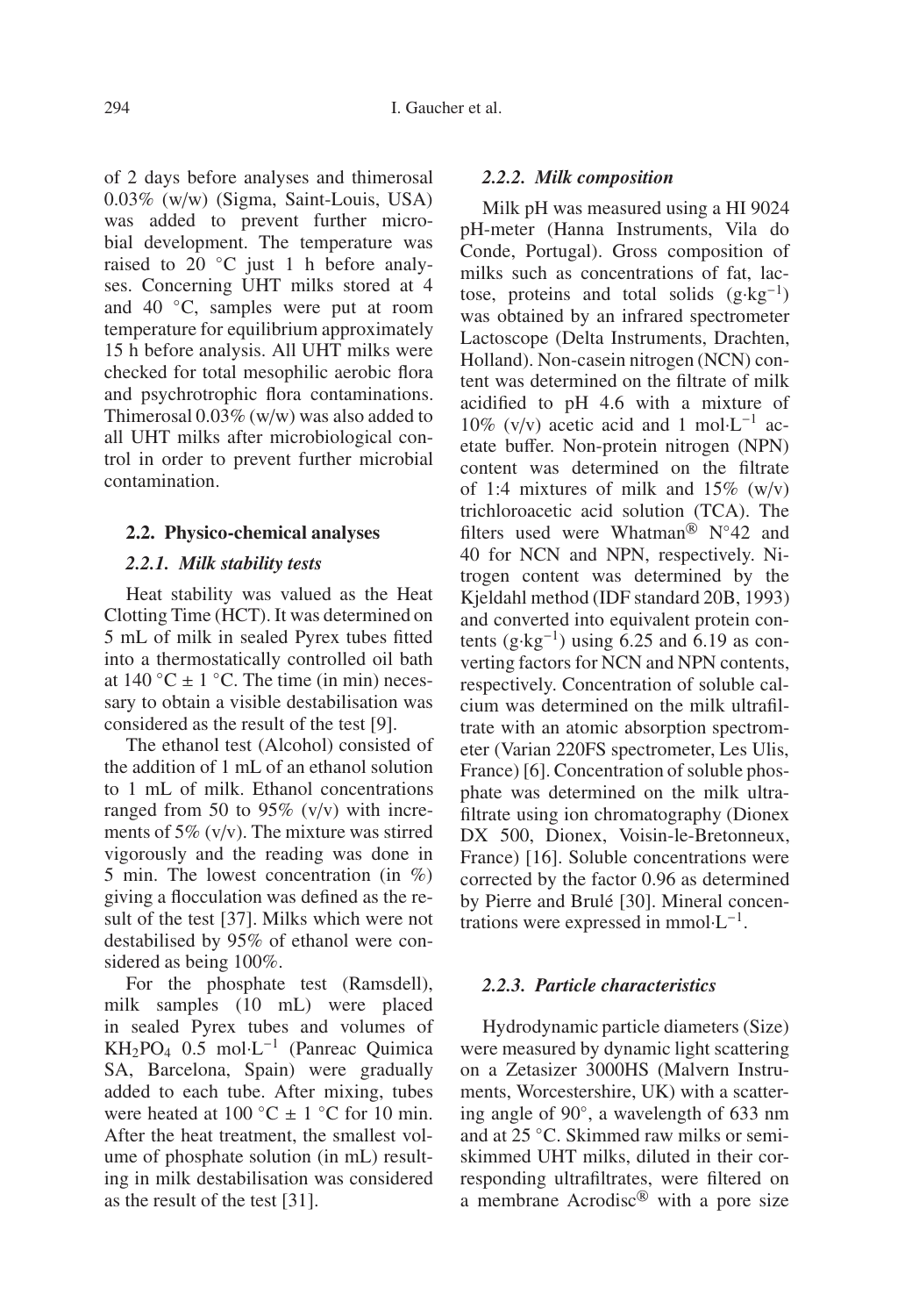of 0.8 µm (Pall Corporation, Ann Arbor, USA) before measurements. The refractive index for the dispersive solution was set at 1.342 and its viscosity at 0.99·10−<sup>3</sup> Pa·s.

Zeta-potentials (Charge) of particles were determined with the same apparatus at 25 ◦C with a voltage of 125 V. Samples were prepared as for particle size determination and the viscosity of the dispersion solution was kept at  $0.99.10^{-3}$  Pa·s.

Hydration of casein micelles corresponded to the water content of the pellet obtained after ultracentrifugation of milk for 1 h at  $100000 \times q$ . Pellets were weighed and dried for 7 h at 103 ◦C. The difference between the weight before and after drying corresponded to the value of the water content of the ultracentrifugation pellet and was expressed in g of water per g of dry pellet.

#### **2.3. Data analysis**

Measurements were made in duplicate and inserted in the database. Then the data were centred and normalised. Two multivariate statistical methods were performed with the Matlab R2006a software (The Mathworks Inc., Natic, MA, USA), i.e., principal component analysis (PCA) and common components and specific weights analysis (CCSWA).

PCA is a common technique for finding patterns in data of high dimension and for representing the maximum of information in a synthetic graph called a similarity map [23]. PCA was applied to the data to investigate differences between the samples. This technique transforms the original variables into new axes called principal components (PCs), which are orthogonal, so that the data sets presented on these axes are uncorrelated with each other. Therefore, PCA expresses, as much as possible, the total variation in the data set in only a few PCs and each successively derived PC expresses decreasing amounts of the variance. This statistical multivariate treatment was earlier used to observe similarities among different soft cheeses [17, 21], reducing the dimension to two or three PCs, while keeping most of the original information found in the data.

The objective of CCSWA, presented in detail elsewhere [24], is to determine a space of representation common to all data tables, each table having a specific weight associated with each dimension of this common space. A customdesigned CCSWA algorithm programmed in MatLab was used in this study. This version of CCSWA allowed the calculation of common dimensions, latent variables related to each data table, and loadings of each variable in the data tables. Analysis of these CCSWA outputs made it possible to explore relations between the properties of the tables and to estimate the contribution of each property in the discrimination of milks observed in this study. Each table has a specific weight (or salience) indicating its contribution in each dimension of the common space. This technique is particularly interesting to determine influential factors implicated in a process, a physicochemical reaction or in the evolution of samples as a function of time or temperature [23, 39].

#### **3. RESULTS AND DISCUSSION**

PCA was firstly carried out on the whole data set containing 420 samples and the 15 variables (matrix of  $420 \times 15$ ), corresponding to all the measured parameters on the ten milks (5 from spring and 5 from autumn) before and after processing, i.e., bulk-raw milks, pasteurised milks, freshly processed UHT milks and UHT milks stored for different periods at 4, 20 and 40 ℃. The similarity map defined by principal components 1 and 2 showed a discrimination of samples according to the different stages of the process (results not shown). It appeared that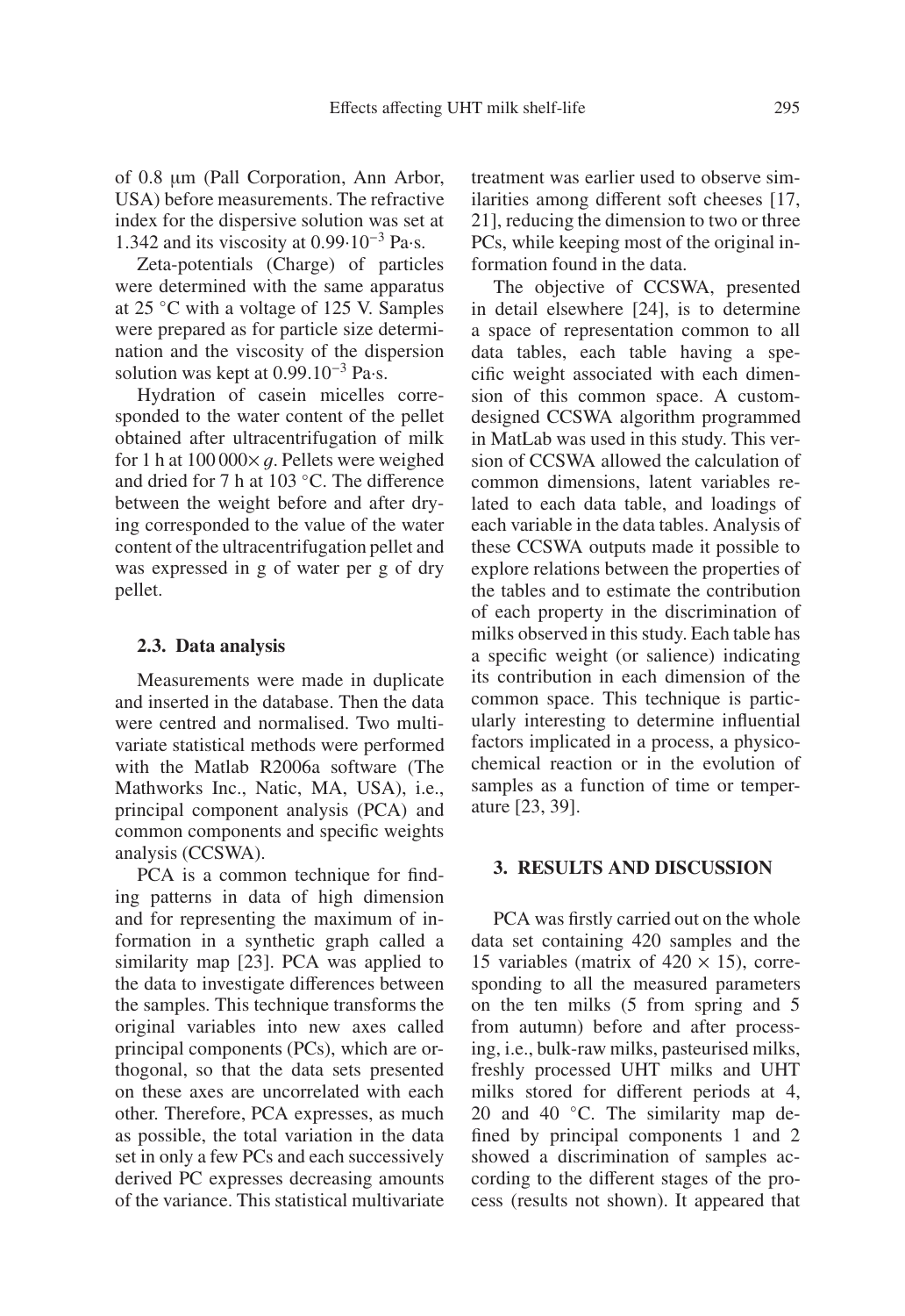the UHT sterilisation process was the principal factor modifying milk characteristics. To improve the determination of this effect and the explanatory variables, the data set with the 420 samples and the 15 variables was split into 2 data sub-sets. One sub-set contained the data recorded on bulk-raw milks, pasteurised milks and freshly processed UHT milks of the five dairy plants and for the two seasons. It was assimilated to the data set of bulk-raw and processed milks. The second sub-set contained the data recorded on UHT sterilised milks during storage, i.e. UHT milks, from the five dairy plants and for the two seasons, stored at 4, 20 and 40 ◦C and analysed after 21, 42, 62, 90, 110 and 180 d. It was assimilated to the data set of UHT milks during storage.

# **3.1. Determination of the variables explaining the discrimination of investigated bulk-raw and processed milks**

# *3.1.1. Results of the Principal Component Analysis*

PCA was carried out on the sub-set including data recorded on raw, pasteurised and freshly processed UHT milks for the two seasons and for the different milking zones. Considering the PCA similarity map defined by principal components 1 and 2, raw, pasteurised and freshly processed UHT milks were well separated according to the principal component 1 (38.3% of the total variance; Fig. 1A). This component clearly showed the effect of the sterilisation process. Raw milks were located on the positive part of the similarity map, whereas UHT milks were on the negative part. The correlation circle (Fig. 1B) showed that raw milks were characterised by high contents of NCN, total solids and fat, and high values for the ultracentrifugation-pellet water content. Oppositely, UHT milks were characterised by large particle size, and exhibited higher values for phosphate and ethanol tests than raw milks. Raw milks also presented higher pH and contents of soluble calcium, phosphate and proteins than UHT milks, but the weights of these variables were less significant. Contents of lactose, NPN and micellar zeta-potential were not affected by this effect, since these variables were located close to the origin of the X-axis (Fig. 1B). Minimal and maximal values for these different variables and for raw, pasteurised and freshly processed UHT milks are given in Table I. The high concentrations of total solids, fat and proteins in raw milks agreed with natural concentrations of milk before standardisation performed during industrial UHT processing. High NCN contents for raw milks were also consistent with the high contents of native whey proteins which did not precipitate at pH 4.6 and remained in the analysed filtrate. From the correlation circle, it also appeared that raw milks had high values of ultracentrifugation-pellet water content and, oppositely, low values for heattreated milks, confirming the findings of Ruegg et al. [34]. In the same way, particles were larger in UHT milks than in their corresponding raw milks. These particles would correspond better to casein micelles than to fat globules since the UHT process included a homogenisation stage which reduced fat globule size. The increase in particle size may originate from denaturation of whey proteins induced by UHT sterilisation and their association with casein micelles, leading to an increase in casein micelle size [2]. For both raw and heat-treated milks, a negative relationship was observed between hydration and size of casein micelles, in agreement with the work of O'Connell and Fox [26]. These authors showed an increase in hydration of sedimentable protein in heated milks (120  $\degree$ C for 10 min) as the size of casein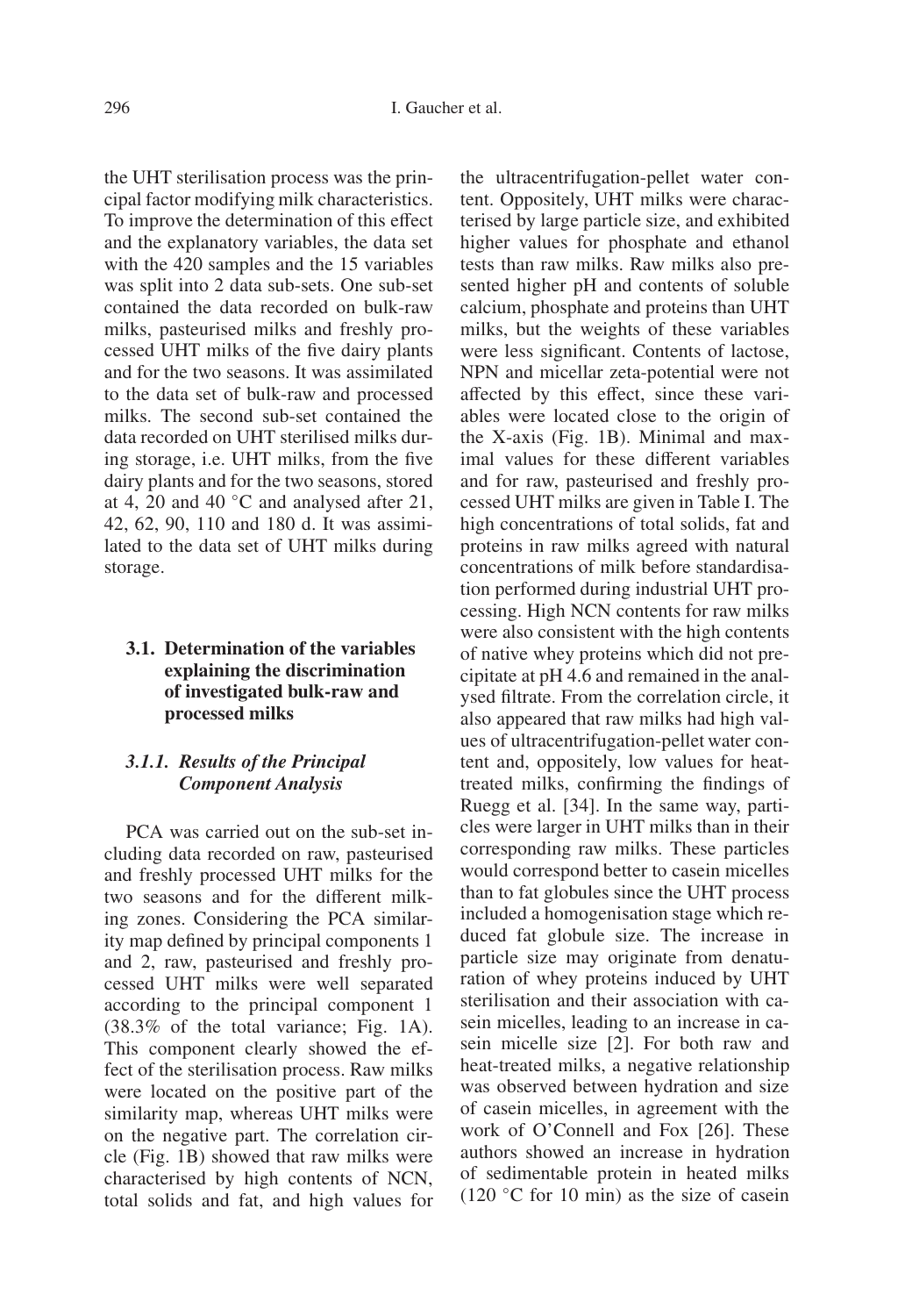

Figure 1. Principal component analysis (PCA) similarity map determined by principal components 1 (38.3%) and 2 (18.3%) of the PCA performed on data including raw (r), pasteurised (p) and freshly processed UHT milks (u). **A**: Effect of the process on the UHT milk shelf-life according to principal component 1. **B**: Correlation circle determined by the first two principal components of the PCA.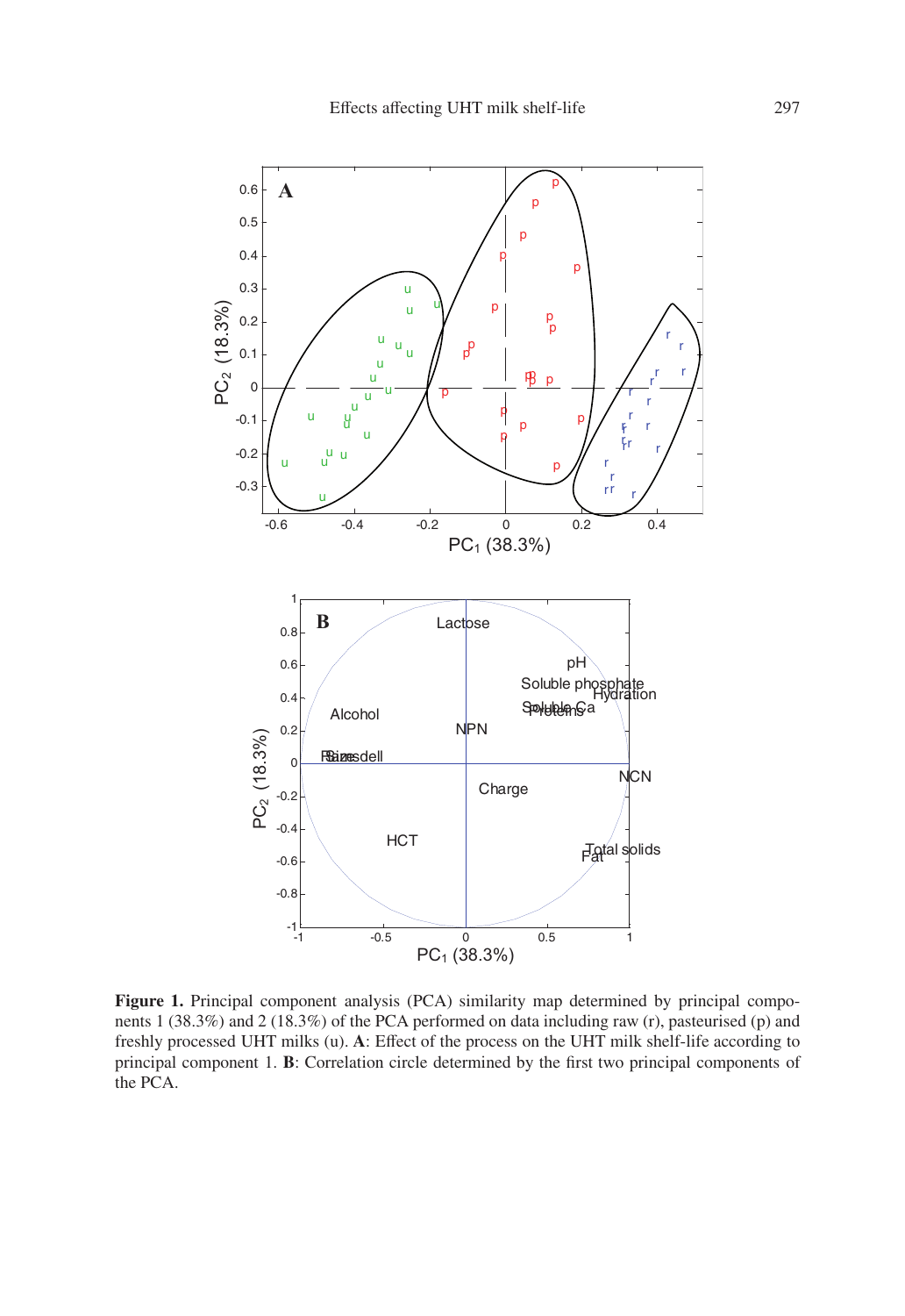**Table I.** Minimal (min) and maximal (max) values observed for each analysed variable and each type of milk considered in the UHT processing effect. Both minimal and maximal values corresponded to the mean value of duplicates. Values were considered from the data sub-set of bulk-raw and processed milks.

|                                                                |         | Raw     |         | Pasteurised |         | Freshly   |
|----------------------------------------------------------------|---------|---------|---------|-------------|---------|-----------|
|                                                                |         | milks   |         | milks       |         | processed |
|                                                                |         |         |         |             |         | UHT milks |
| Values                                                         | min     | max     | min     | max         | min     | max       |
| pH                                                             | 6.69    | 6.76    | 6.70    | 6.78        | 6.66    | 6.70      |
| Total solids $(g \cdot kg^{-1})$                               | 119.8   | 129.9   | 92.3    | 114.4       | 102.0   | 105.1     |
| Fat $(g \cdot kg^{-1})$                                        | 31.4    | 42.4    | 2.0     | 26.4        | 15.2    | 16.4      |
| Lactose $(g \cdot kg^{-1})$                                    | 45.5    | 47.4    | 46.5    | 49.1        | 46.2    | 47.9      |
| Proteins $(g \cdot kg^{-1})$                                   | 33.5    | 34.8    | 33.2    | 34.9        | 33.0    | 34.9      |
| $NCN$ (g·kg <sup>-1</sup> )                                    | 7.15    | 7.80    | 4.12    | 7.13        | 2.53    | 3.22      |
| NPN $(g \cdot kg^{-1})$                                        | 1.40    | 1.87    | 1.41    | 1.88        | 1.22    | 2.43      |
| Soluble calcium (mmol $\cdot L^{-1}$ )                         | 8.5     | 9.5     | 8.4     | 9.3         | 7.7     | 9.2       |
| Soluble phosphate (mmol $\cdot L^{-1}$ )                       | 9.0     | 11.4    | 8.6     | 10.5        | 8.5     | 11.8      |
| Size (nm)                                                      | 173     | 212     | 181     | 251         | 232     | 294       |
| Charge $(mV)$                                                  | $-21.9$ | $-13.3$ | $-20.5$ | $-18.3$     | $-20.9$ | $-18.0$   |
| Hydration (g of water $\cdot$ g <sup>-1</sup> of dried pellet) | 2.19    | 2.38    | 2.17    | 2.44        | 1.88    | 2.26      |
| HCT (min at $140^{\circ}$ C)                                   | 0.5     | 8.5     | 0.5     | 12.0        | 3.0     | 18.0      |
| Alcohol ( $%$ of ethanol)                                      | 50      | 65      | 50      | 100         | 75      | 100       |
| Ramsdell (mL of $KH_2PO_4$ 0.5 mol·L <sup>-1</sup> )           | 0.1     | 1.0     | 0.5     | 1.0         | 1.2     | 2.0       |

micelles decreased. However, it was expected that the increase in micellar size and the decrease in ultracentrifugation-pellet water content for UHT milks induced a decrease in heat stability. As observed on the correlation circle (Fig. 1B), the results of the heat stability test did not significantly explain the discrimination of the different groups as a function of their process stage. Nevertheless, this parameter was positioned in the negative part of the circle, like phosphate and ethanol stability tests. Considering the values obtained for the different stability tests, it could be concluded that heat-treated milks were more stable than raw milks, despite micellar changes induced by heat treatments being generally considered as negative for milk stability.

### *3.1.2. Results of the Common Components and Specific Weights Analysis*

The present sub-set was organised into three standardised data tables, each one corresponding to raw, pasteurised and freshly processed UHT milks. These three tables were analysed by CCSWA. This analysis allows one to create a space of representation common to these three tables in order to determine the possible existence of common structures to these tables. To simplify, it corresponds to a re-organisation of the data in multi-tables with the objective of determining some effects which affect the data. The CCSWA similarity map defined by common components 1 and 2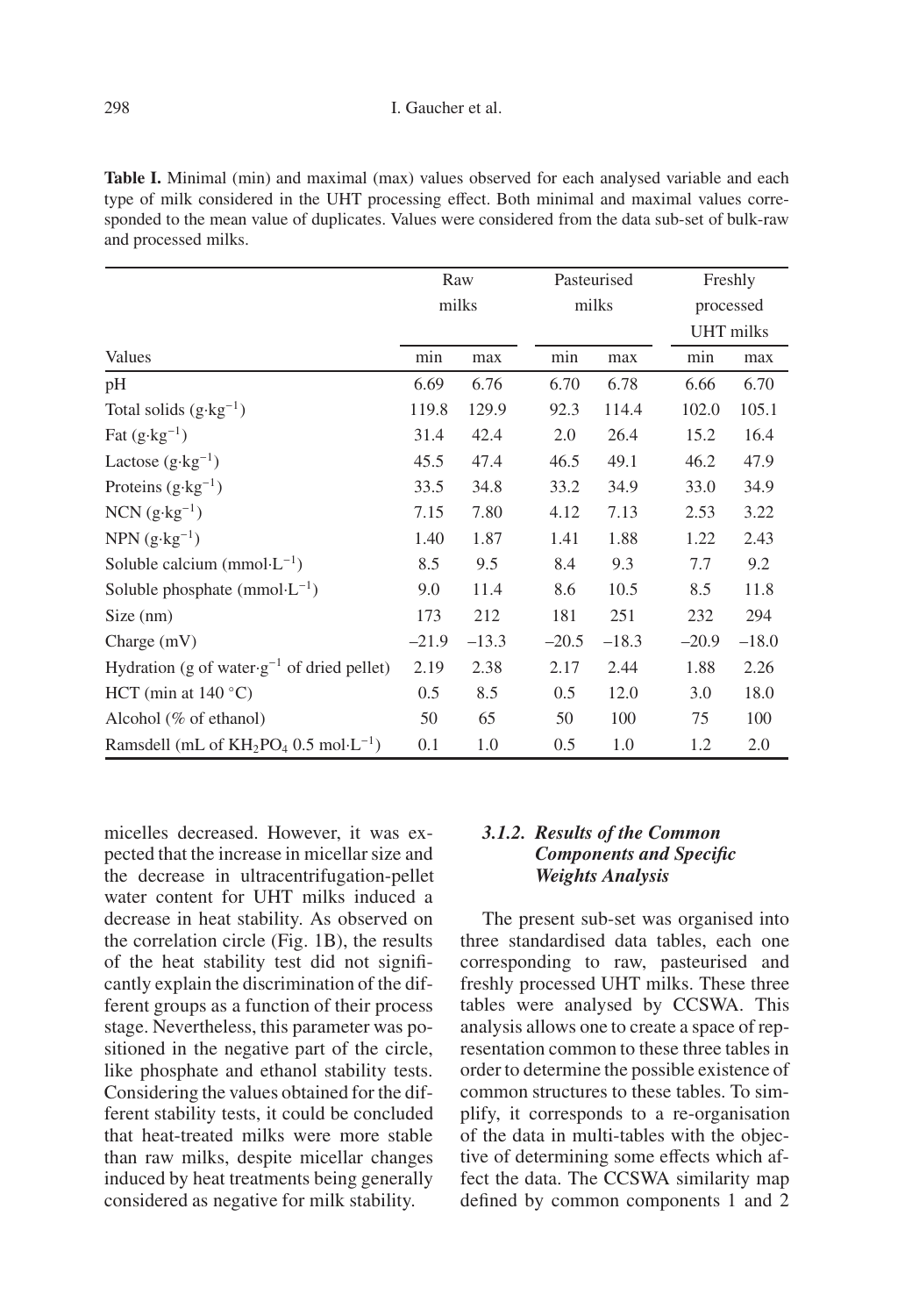

**Figure 2.** Common components and specific weights analysis (CCSWA) similarity map determined by common components 1 (89.41%) and 2 (3.87%), demonstrating the effect of season, of the CCSWA performed on the 3 data tables corresponding to raw, pasteurised and freshly processed UHT milk samples.

(Fig. 2) showed a discrimination of season 1, on the positive part of the map, from season 2, on the negative part of the map, according to the common component 1. The effect of season was clearly shown with this statistical analysis. The results of the weights of the 3 tables according to the first common component are presented in Table II. These weights (0.28, 0.36 and 0.25) were rather similar, indicating that raw, pasteurised and freshly processed UHT milk data contributed to the formation of the first common component. The factors responsible for this season effect can be determined according to their correlation coefficients (Tab. II). Milks collected in spring were characterised by high values of pH, lactose, soluble phosphate, micellar hydration and a low content of fat. Raw milks collected in spring also contained larger casein micelles than autumn raw milks. These parameters altered by the season affected milk stability, since lower values of HCT were observed for milks collected during spring. Oppositely, contents of total solids, proteins, NCN, NPN, soluble calcium and micellar charge were not involved in the season effect. Neither ethanol stability nor phosphate stability were significantly modified. Minimal and maximal values for these different variables and for milks collected during season 1 and season 2 are given in Table III. Some of these relationships have been reported in previous papers. Indeed, Rose [32] demonstrated that high natural pH did not necessarily lead to a milk of high heat stability. Moreover, only high increases in soluble phosphate concentrations may contribute to increase in the buffering capacity and thus to milk heat stability. In addition, O'Connell and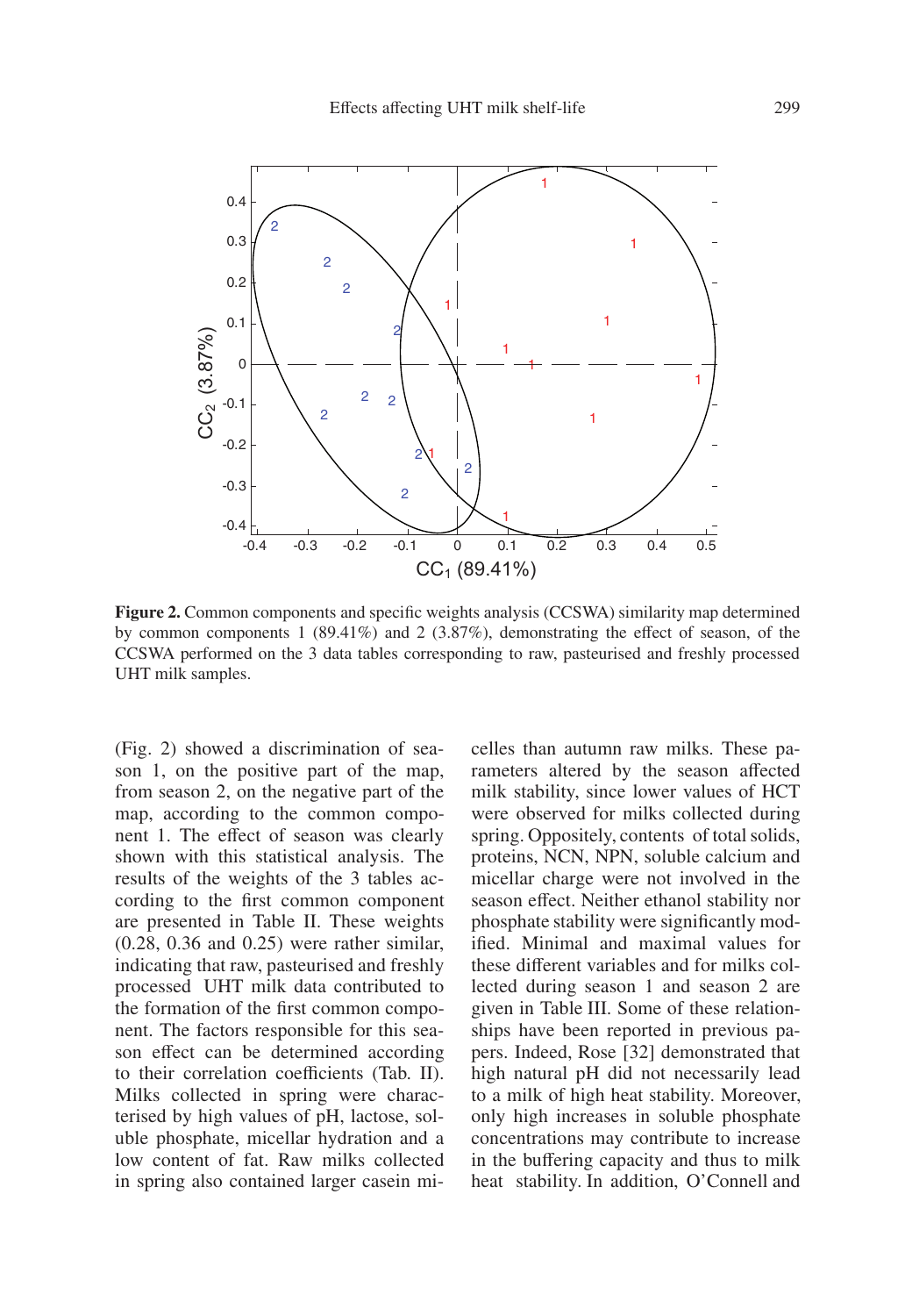| $+0.09 - 0.38$<br>calcium phosphate<br>processed UHT +0.69 +0.33 -0.56 +0.76 +0.35 -0.03 +0.12 +0.36 +0.86<br>$-0.70 + 0.00 + 0.00 + 0.00 + 0.00 + 0.00 + 0.00 + 0.00 + 0.00 + 0.00 + 0.00 + 0.00 + 0.00 + 0.00 + 0.00 + 0.00 + 0.00 + 0.00 + 0.00 + 0.00 + 0.00 + 0.00 + 0.00 + 0.00 + 0.00 + 0.00 + 0.00 + 0.00 + 0.00 + 0.00 + 0.00 + 0.00 + 0.00 + 0.00 + 0.00 + 0.00 + 0.0$<br>$+0.74$<br>$-0.02 + 0.25 + 0.41$<br>$-0.78$ $-0.81$ $+0.87$ $+0.39$<br>solids<br>$+0.84$<br>CC <sub>1</sub> (0.28) <sup>1</sup><br>CC <sub>1</sub> (0.36) <sup>1</sup><br>Pasteurised<br>Freshly<br>of milk<br>Raw | Size Charge Hydration HCT Alcohol Ramsdell<br>Total Fat Lactose Proteins NCN NPN Soluble Soluble |                           |
|--------------------------------------------------------------------------------------------------------------------------------------------------------------------------------------------------------------------------------------------------------------------------------------------------------------------------------------------------------------------------------------------------------------------------------------------------------------------------------------------------------------------------------------------------------------------------------------------------------|--------------------------------------------------------------------------------------------------|---------------------------|
|                                                                                                                                                                                                                                                                                                                                                                                                                                                                                                                                                                                                        |                                                                                                  |                           |
|                                                                                                                                                                                                                                                                                                                                                                                                                                                                                                                                                                                                        | $+0.75 + 0.44 + 0.73$                                                                            | $-0.10$<br>$-0.64 - 0.29$ |
|                                                                                                                                                                                                                                                                                                                                                                                                                                                                                                                                                                                                        |                                                                                                  |                           |
|                                                                                                                                                                                                                                                                                                                                                                                                                                                                                                                                                                                                        | $+0.83$                                                                                          | $+0.61$<br>$-0.59 + 0.51$ |
|                                                                                                                                                                                                                                                                                                                                                                                                                                                                                                                                                                                                        |                                                                                                  |                           |
|                                                                                                                                                                                                                                                                                                                                                                                                                                                                                                                                                                                                        |                                                                                                  |                           |
|                                                                                                                                                                                                                                                                                                                                                                                                                                                                                                                                                                                                        |                                                                                                  |                           |
|                                                                                                                                                                                                                                                                                                                                                                                                                                                                                                                                                                                                        | $-0.10$ $-0.48$ $+0.35$                                                                          | $-0.47$<br>$-0.80 + 0.33$ |
| CC <sub>1</sub> (0.25) <sup>1</sup>                                                                                                                                                                                                                                                                                                                                                                                                                                                                                                                                                                    |                                                                                                  |                           |

performed on process data arranged according to process stage: raw, pasteurised and freshly processed UHT milks. In bold type, coefficients exhibiting Table II. Correlation coefficients for the explanation of the first common component (CC<sub>1</sub>) showing the effect of season and determined by CCSWA ffect of season and determined by CCSWA fficients exhibiting performed on process data arranged according to process stage: raw, pasteurised and freshly processed UHT milks. In bold type, coe fficients for the explanation of the first common component  $(CC_1)$  showing the e **Table II.** Correlation coe

# 300 I. Gaucher et al.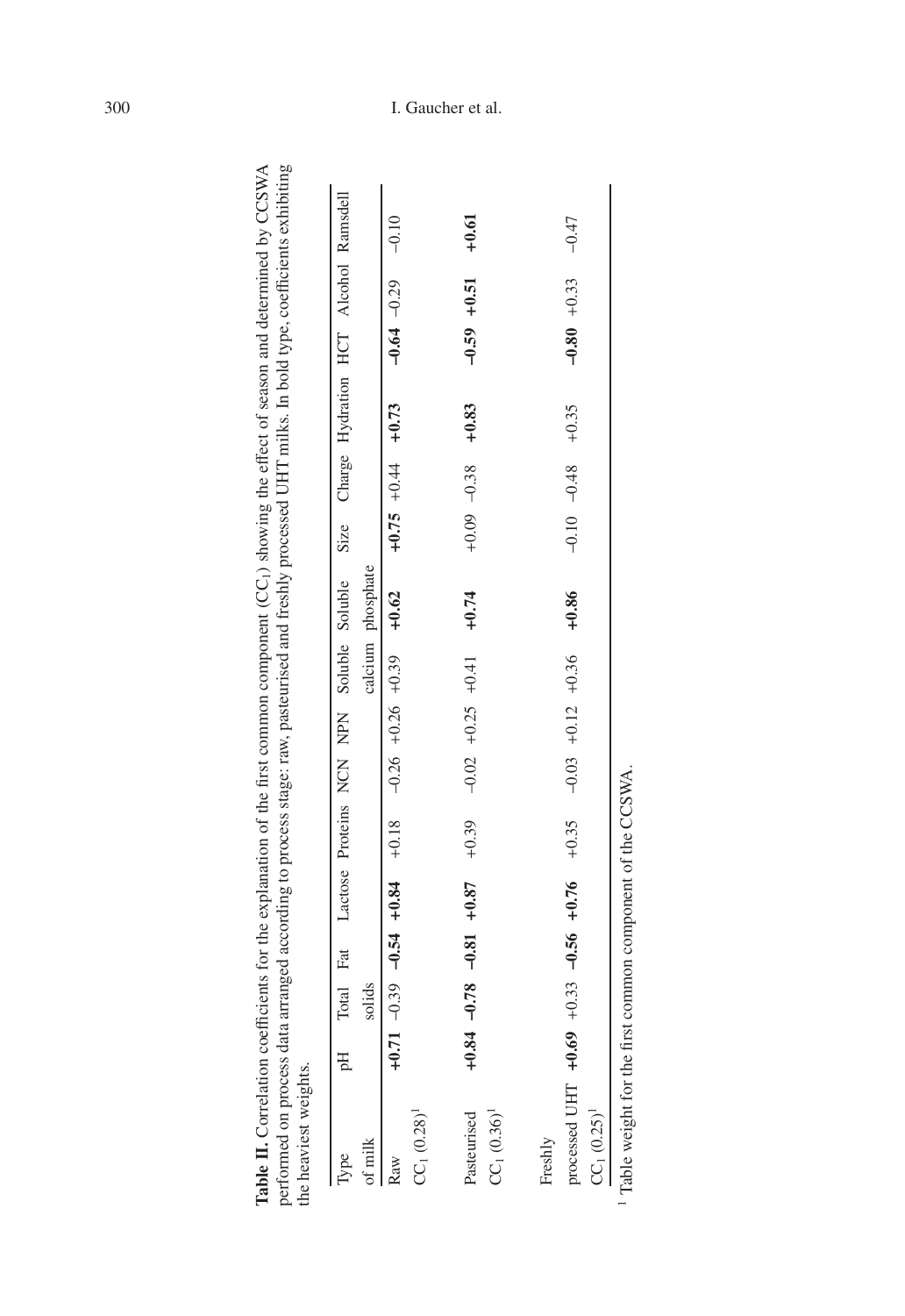Fox [26] showed that large casein micelles negatively affected milk in the heat stability test. Changes in casein micelle size [18], fat [29] and heat stability [19] as a function of season have also been reported earlier. All these seasonal variations may be linked to lactation stage, changes in feeding or environmental conditions such as hot temperature [1, 3, 20, 36]. Nevertheless, it was not possible to evaluate the weights of these parameters from this study because the investigated samples were bulk milks.

The obtained results allowed the demonstration of the effects of UHT processing and season and to determine the involved physico-chemical parameters.

# **3.2. Determination of the e**ff**ects observed during UHT milk storage**

#### *3.2.1. Results of the Principal Component Analysis*

The considered data set in this section corresponded to the parameters measured on UHT milks, collected in the two seasons and in the five dairy plants, after different storage periods (21, 42, 62, 90, 110 and 180 d) at different temperatures (4, 20 and  $40 °C$ ). A PCA was carried out on this data set and the PCA similarity map defined by the first two principal components is presented in Figure 3A. The first principal component  $(PC<sub>1</sub>)$ , which accounted for 23.6% of the total variance, discriminated UHT milks according to their storage temperature. The effect of storage temperature was clearly observed here. A net discrimination was observed between the group of milks stored at 40  $°C$ , on the negative part of the  $PC<sub>1</sub>$ , and the groups of milks stored at 4 and 20 ◦C, on the positive part of the  $PC_1$ . Milks stored at 40 ◦C were characterised by high contents of NCN and NPN and low values of pH (Fig. 3B). Minimal and maximal values for these different variables and for UHT milks stored at 4, 20 and 40  $°C$  are given in Table IV. These changes, suggesting proteolysis and acidification, were in agreement with many physico-chemical and enzymatic reactions promoted by high storage temperatures [14]. Milks stored at  $40^{\circ}$ C also presented low heat stability values but high stability values for the phosphate test (Fig. 3B, Tab. IV). This opposition in the results of stability tests may be related to the principle of each test. In the heat stability test, heat treatment at 140 °C induces acidification, whey protein denaturation, Maillard reaction and casein hydrolysis [13]. In the phosphate test, the addition of large amounts of phosphate before heat treatment at 100 ◦C leads to a decrease in pH, mineral imbalance, solubilisation of caseins from casein micelles, aggregation and changes in particle hydration [15, 33, 38]. It could be suggested that lactosylation of caseins in UHT milks stored at 40 ◦C may obstruct the mechanism of milk destabilisation in the phosphate test by changes in the particle hydration or by inhibition of particle aggregation, as proposed by Samel et al. [35]. This may explain why large volumes of phosphate were necessary to destabilise UHT milks stored at 40  $°C$  and why the milk stability in the phosphate test was higher than the milk stability evaluated by the heat stability test.

Except for these changes in heat and phosphate stability test values and the modifications of pH and NCN and NPN contents, no other parameter seemed significantly involved in the storagetemperature effect.

# *3.2.2. Results of the Common Components and Specific Weights Analysis*

In order to extract more information about the variables which could be responsible for alteration of UHT milks, the present data set was re-organised into three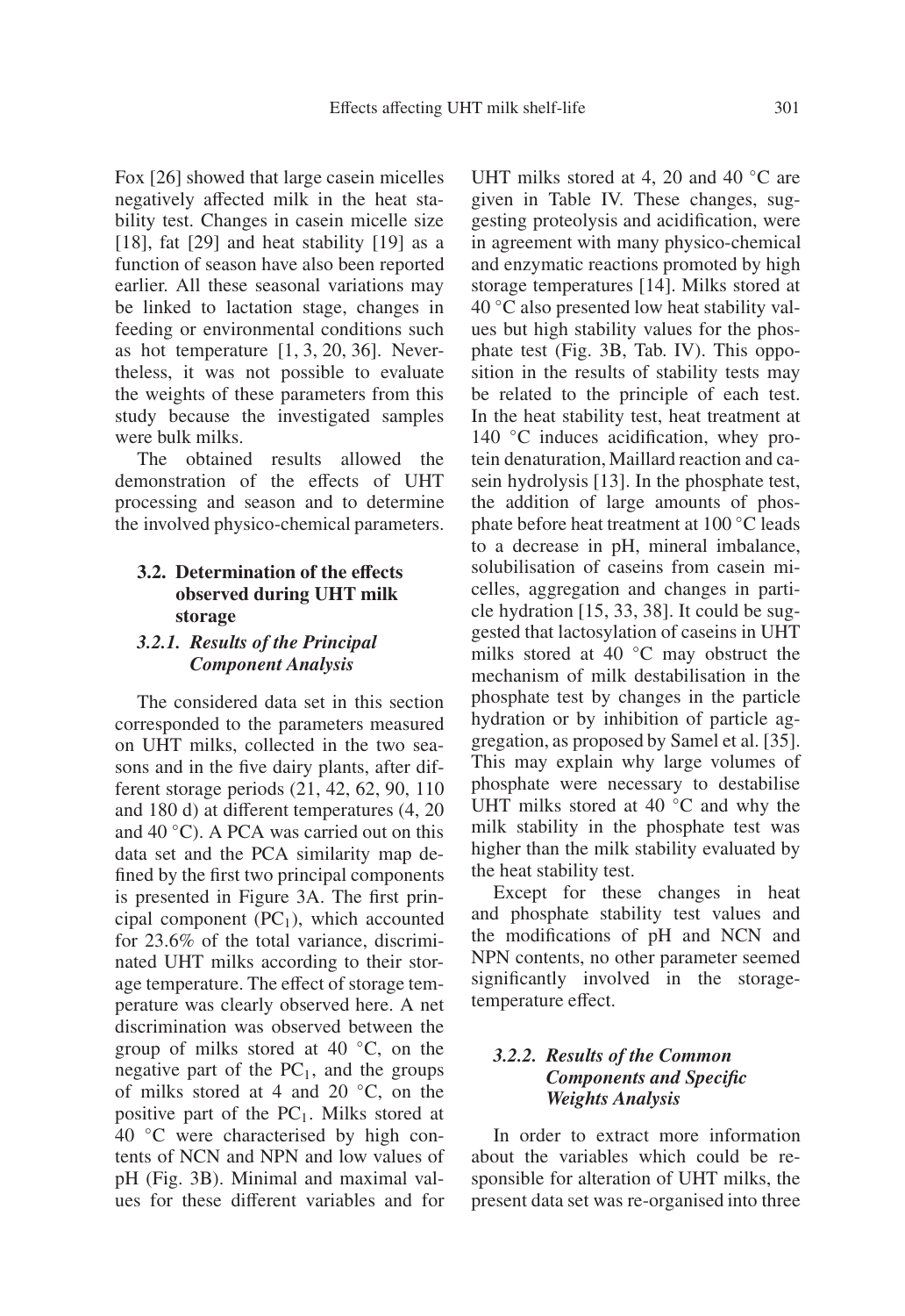**Table III.** Minimal (min) and maximal (max) values observed for each analysed variable and each type of milk considered in the season effect. Both minimal and maximal values corresponded to the mean value of duplicates. Values were considered from the data sub-set of bulk-raw and processed milks.

|                                                                |         | Milks from season 1 |         | Milks from season 2 |
|----------------------------------------------------------------|---------|---------------------|---------|---------------------|
| Values                                                         | min     | max                 | min     | max                 |
| pH                                                             | 6.67    | 6.78                | 6.66    | 6.77                |
| Total solids $(g \cdot kg^{-1})$                               | 92.3    | 129.6               | 102.6   | 129.9               |
| Fat $(g \cdot kg^{-1})$                                        | 2.0     | 41.4                | 15.3    | 42.4                |
| Lactose $(g \cdot kg^{-1})$                                    | 46.2    | 49.1                | 45.5    | 47.1                |
| Proteins $(g \cdot kg^{-1})$                                   | 33.4    | 34.9                | 33.0    | 34.8                |
| $NCN$ (g·kg <sup>-1</sup> )                                    | 2.53    | 7.80                | 2.65    | 7.73                |
| NPN $(g \cdot kg^{-1})$                                        | 1.55    | 2.09                | 1.22    | 2.43                |
| Soluble calcium (mmol $\cdot L^{-1}$ )                         | 8.4     | 9.5                 | 7.7     | 9.3                 |
| Soluble phosphate (mmol $\cdot L^{-1}$ )                       | 9.0     | 11.8                | 8.5     | 10.3                |
| Size (nm)                                                      | 186     | 272                 | 173     | 294                 |
| Charge $(mV)$                                                  | $-21.5$ | $-13.3$             | $-21.9$ | $-17.2$             |
| Hydration (g of water $\cdot$ g <sup>-1</sup> of dried pellet) | 1.92    | 2.44                | 1.88    | 2.27                |
| HCT (min at $140^{\circ}$ C)                                   | 0.5     | 7.0                 | 4.5     | 18.0                |
| Alcohol $(\%$ of ethanol)                                      | 50      | 100                 | 50      | 100                 |
| Ramsdell (mL of $KH_2PO_4$ 0.5 mol $\cdot L^{-1}$ )            | 0.1     | 1.8                 | 0.2     | 2.0                 |

**Table IV.** Minimal (min) and maximal (max) values observed for each analysed variable and each type of milk considered in the storage temperature effect. Both minimal and maximal values corresponded to the mean value of duplicates. Values were considered from the data sub-set of UHT milks during storage.

|                                                     |         | Milks stored     |         | Milks stored      |         | Milks stored      |
|-----------------------------------------------------|---------|------------------|---------|-------------------|---------|-------------------|
|                                                     |         | at $4^{\circ}$ C |         | at $20^{\circ}$ C |         | at 40 $\degree$ C |
| Values                                              | min     | max              | min     | max               | min     | max               |
| pH                                                  | 6.60    | 6.75             | 6.57    | 6.72              | 6.19    | 6.64              |
| Total solids $(g \cdot kg^{-1})$                    | 101.1   | 105.8            | 103.0   | 106.2             | 102.0   | 106.5             |
| Fat $(g \cdot kg^{-1})$                             | 15.1    | 16.6             | 14.0    | 16.8              | 13.1    | 17.0              |
| Lactose $(g \cdot kg^{-1})$                         | 46.1    | 48.5             | 46.5    | 48.5              | 45.8    | 48.1              |
| Proteins $(g \cdot kg^{-1})$                        | 32.1    | 35.4             | 33.0    | 35.5              | 33.1    | 35.8              |
| $NCN$ (g·kg <sup>-1</sup> )                         | 2.64    | 4.14             | 2.65    | 4.23              | 2.84    | 6.14              |
| $NPN$ (g·kg <sup>-1</sup> )                         | 1.46    | 2.16             | 1.55    | 2.16              | 1.60    | 3.15              |
| Soluble calcium (mmol $\cdot L^{-1}$ )              | 6.4     | 11.1             | 6.2     | 11.1              | 6.1     | 11.2              |
| Soluble phosphate (mmol $\cdot L^{-1}$ )            | 6.6     | 16.7             | 7.3     | 12.9              | 7.5     | 15.0              |
| Size (nm)                                           | 226     | 300              | 227     | 295               | 213     | 287               |
| Charge $(mV)$                                       | $-20.8$ | $-17.3$          | $-22.5$ | $-16.9$           | $-21.0$ | $-16.5$           |
| Hydration (g of water $g^{-1}$ of dried pellet)     | 1.75    | 2.40             | 1.71    | 2.30              | 1.77    | 2.34              |
| HCT (min at $140^{\circ}$ C)                        | 5.0     | 24.5             | 2.9     | 20.0              | 2.0     | 18.5              |
| Alcohol ( $%$ of ethanol)                           | 85      | 100              | 80      | 100               | 75      | 100               |
| Ramsdell (mL of $KH_2PO_4$ 0.5 mol $\cdot L^{-1}$ ) | 1.4     | 2.6              | 1.5     | 2.9               | 1.2     | 3.9               |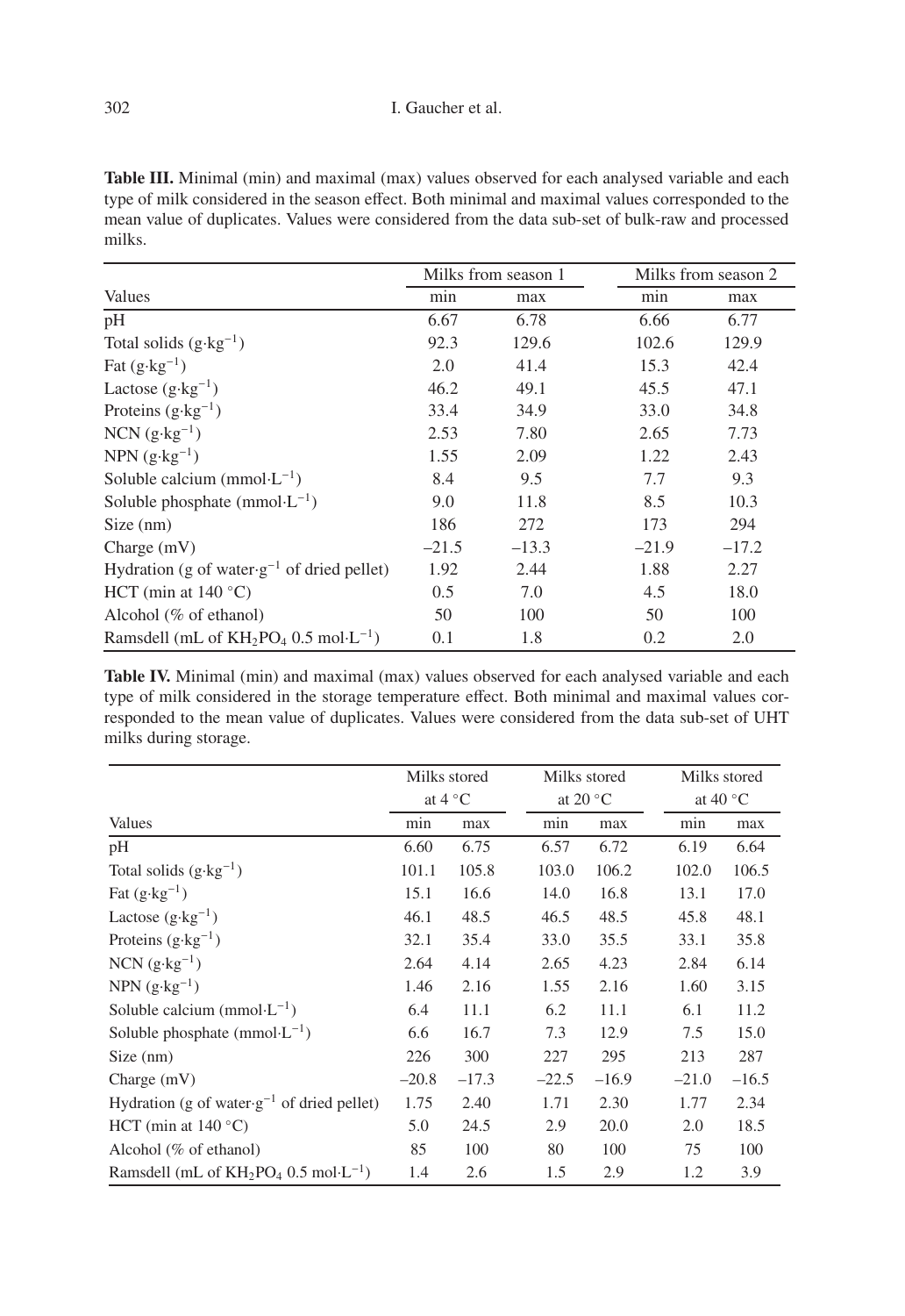

Figure 3. Principal component analysis (PCA) similarity map determined by principal components 1 (23.6%) and 2 (18.3%) of the PCA performed on storage data for UHT milk samples stored at 4, 20 and 40 ◦C for different storage periods. **A**: Effect of storage temperature according to principal component 1. **B**: Correlation circle determined by the first two principal components of the PCA.

normalised data tables, each one corresponding to UHT milks stored at a given temperature, i.e., 4, 20 and 40 ◦C. CCSWA was performed on these three data tables. The results (not shown) showed that the season effect was still observed during storage. This indicated that the initial differences in raw milks still remained in UHT milks, independently of storage conditions. In order to go further and more deeply into the evaluation of the data, this data set was divided into two sub-sets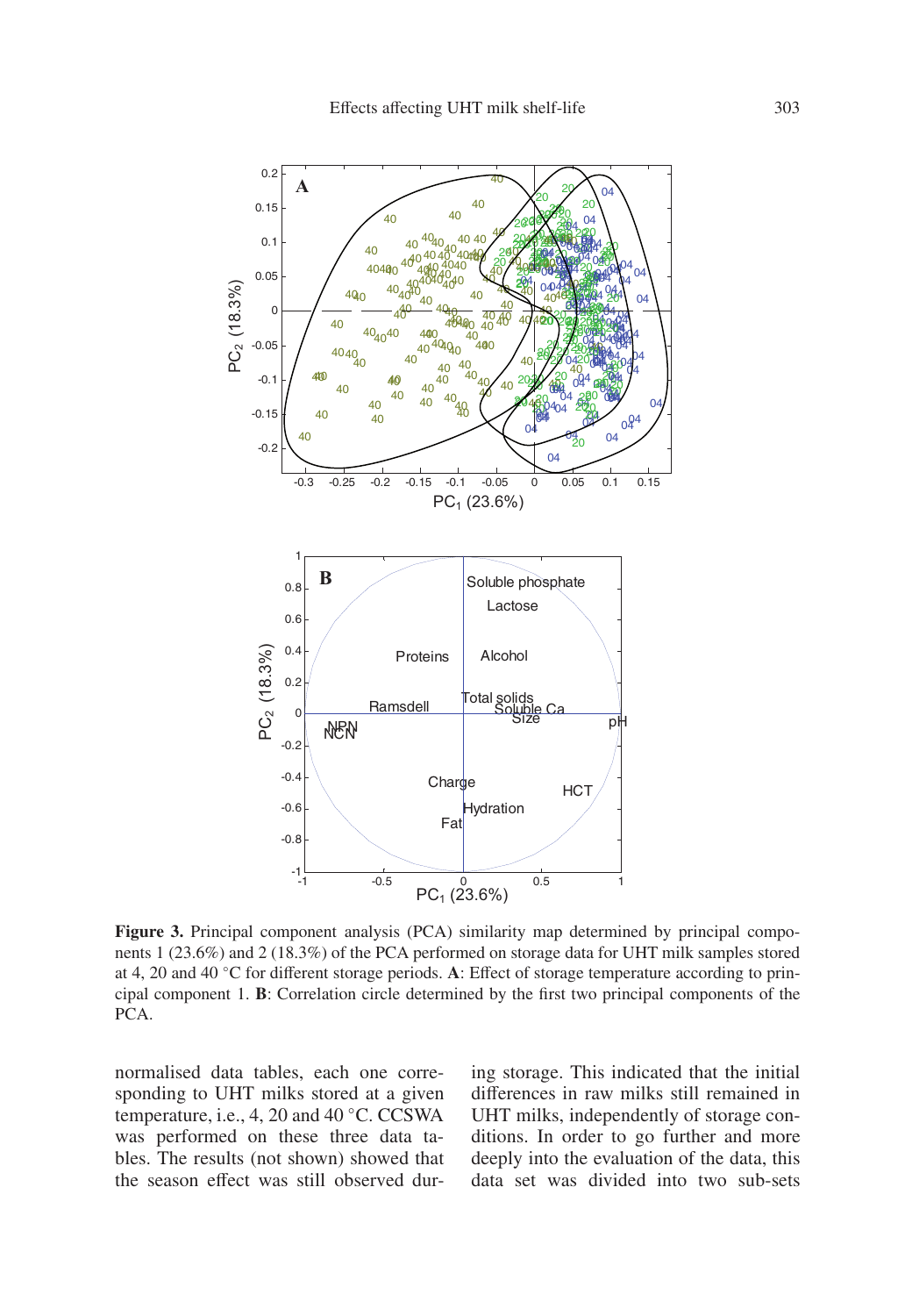

**Figure 4.** Common components and specific weights analysis (CCSWA) similarity maps determined by common components 1 (91.04%) and 2 (4.22%), demonstrating the effect of dairy plants (**A**), and by common components 3 (1.77%) and 4 (1.177%), demonstrating the effect of storage time (**B**), of the CCSWA performed on the 3 data tables corresponding to UHT milk samples stored at 4, 20 and 40 ◦C (for 21, 42, 62, 90, 110 and 180 d, season 2).

corresponding to season 1 and season 2. As similar results were obtained for seasons 1 and 2, we chose to present the results obtained from CCSWA performed on the data of season 2.

The CCSWA, performed on the data sub-set corresponding to UHT milks of season 2, from the five dairy plants and stored at 4, 20 and 40 °C for different times, showed a discrimination of the samples as a function of the dairy plants according to the first two common components (Fig. 4A). This effect of dairy plants, which could be associated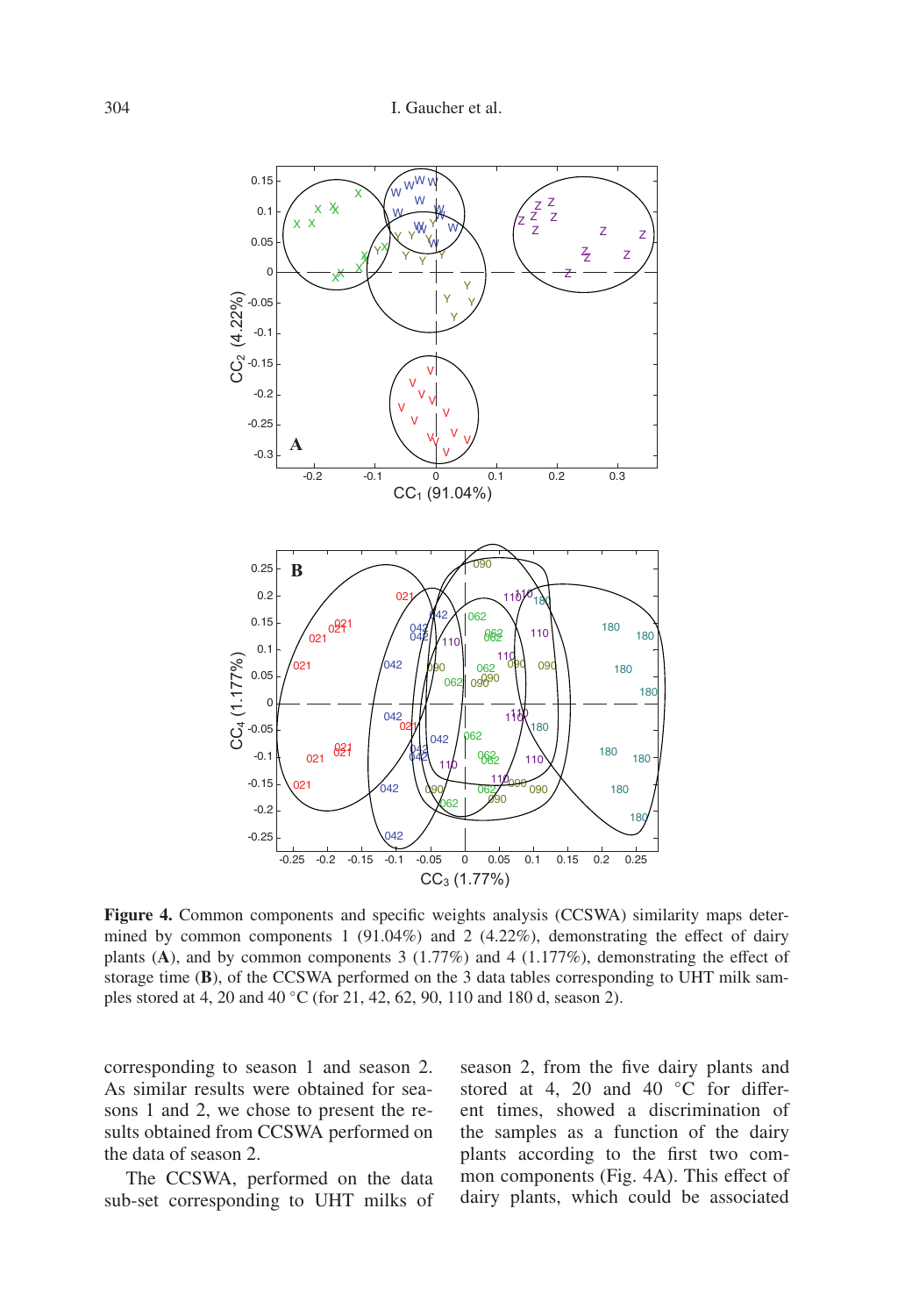Table V. Correlation coefficients for the explanation of the first (CC<sub>1</sub>), second (CC<sub>2</sub>) and third (CC<sub>3</sub>) common components showing the effects of dairy plants (CC<sub>1</sub> and CC<sub>2</sub>) and of storage time (CC<sub>3</sub>), and determined by CCSWA performed on storage data arranged according to storage temperature: 4, ffects of dairy plants (CC1 and CC2) and of storage time (CC3), and determined by CCSWA performed on storage data arranged according to storage temperature: 4, fficients for the explanation of the first (CC<sub>1</sub>), second (CC<sub>2</sub>) and third (CC<sub>3</sub>) common components showing the e 20 and 40 °C. In bold type, coefficients exhibiting the heaviest weights. fficients exhibiting the heaviest weights. 20 and 40 ◦C. In bold type, coe **Table V.** Correlation coe

| Storage T°C pH                                                                                     | Total   | Fat     |         | Lactose Proteins NCN |           | <b>NPN</b>     |         | Soluble Soluble   | <b>Size</b> |         | Charge Hydration HCT Alcohol Ramsdell |         |         |         |
|----------------------------------------------------------------------------------------------------|---------|---------|---------|----------------------|-----------|----------------|---------|-------------------|-------------|---------|---------------------------------------|---------|---------|---------|
|                                                                                                    | solids  |         |         |                      |           |                |         | calcium phosphate |             |         |                                       |         |         |         |
| $\frac{1}{4}$                                                                                      |         |         |         |                      |           |                |         |                   |             |         |                                       |         |         |         |
| $CC1 (0.28)1 +0.18$                                                                                | $+0.78$ | $+0.85$ | $+0.39$ | $+0.65$              | $+0.71$   | $+0.36$        | $-0.65$ | $-0.45$           | $-0.19$     | $+0.18$ | $+0.86$                               | $+0.16$ | $+0.35$ | $+0.02$ |
| $CC2 (0.20)2 -0.25$                                                                                | $-0.13$ | $+0.31$ | $-0.66$ | $-0.05$              | $+0.10$   | $-0.61$        | $+0.28$ | $-0.17$           | $-0.82$     | $+0.01$ | $+0.29$                               | $-0.41$ | $-0.54$ | $-0.84$ |
| $CC3 (0.06)3 +0.16$                                                                                | $-0.28$ | $-0.25$ | $+0.06$ | $-0.40$              | $+0.54$   | $-0.14$        | $+0.21$ | $+0.17$           | $+0.08$     | $-0.15$ | $+0.14$                               | $+0.25$ | $-0.15$ | $+0.06$ |
| $20^{\circ}$ C                                                                                     |         |         |         |                      |           |                |         |                   |             |         |                                       |         |         |         |
| $CC1 (0.31)1 +0.27$                                                                                | $+0.94$ | $+0.86$ | $+0.35$ | $+0.76$              | $+0.67$   | $+0.35$        | $-0.66$ | $-0.46$           | $-0.20$     | $+0.15$ | $+0.88$                               | $+0.16$ | $+0.35$ | $-0.13$ |
| $CC2 (0.20)2 -0.23$                                                                                | $-0.12$ | $+0.34$ | $-0.76$ | $-0.01$              | $+0.09$   | $-0.57$        | $+0.30$ | $-0.22$           | $-0.80$     | $-0.04$ | $+0.24$                               | $-0.11$ | $-0.53$ | $-0.88$ |
| $CC3 (0.06)3 +0.16$                                                                                | $-0.08$ | $-0.17$ | $+0.38$ | $-0.29$              | $+0.61$   | $+0.03$        | $+0.23$ | $+0.07$           | $-0.07$     | $-0.06$ | $+0.21$                               | $-0.16$ | $-0.26$ | $+0.12$ |
| $2\degree$ 0+                                                                                      |         |         |         |                      |           |                |         |                   |             |         |                                       |         |         |         |
| $CC1 (0.31)1 -0.03$                                                                                | $+0.92$ | $+0.90$ | $+0.41$ | $+0.87$              | $+0.49$ . | $+0.30 - 0.67$ |         | $-0.53$           | $-0.28$     | $+0.33$ | $+0.79$                               | $+0.09$ | $+0.24$ | $-0.44$ |
| $CC2 (0.15)2 +0.20$                                                                                | $+0.01$ | $+0.31$ | $-0.52$ | $+0.06$              | $-0.13$   | $-0.31$        | $+0.29$ | $-0.08$           | $-0.86$     | $-0.08$ | $+0.23$                               | $-0.26$ | $-0.50$ | $-0.72$ |
| $CC_3$ (0.20) <sup>3</sup> -0.82                                                                   | $-0.10$ | $-0.03$ | $-0.21$ | $-0.05$              | $+0.83$   | $+0.76$        | $+0.36$ | $+0.14$           | $-0.13$     | $+0.25$ | $+0.42$                               | $-0.61$ | $-0.43$ | $+0.07$ |
| $^{12.3}$ Table weights for the first second and third common components of the CCSWA respectively |         |         |         |                      |           |                |         |                   |             |         |                                       |         |         |         |

lable weights for the hrst, second and third common compenis of the UCSWA, respectively.  $12.3$  Table weights for the first, second and third common components of the CCSWA, respectively.

# Effects affecting UHT milk shelf-life 305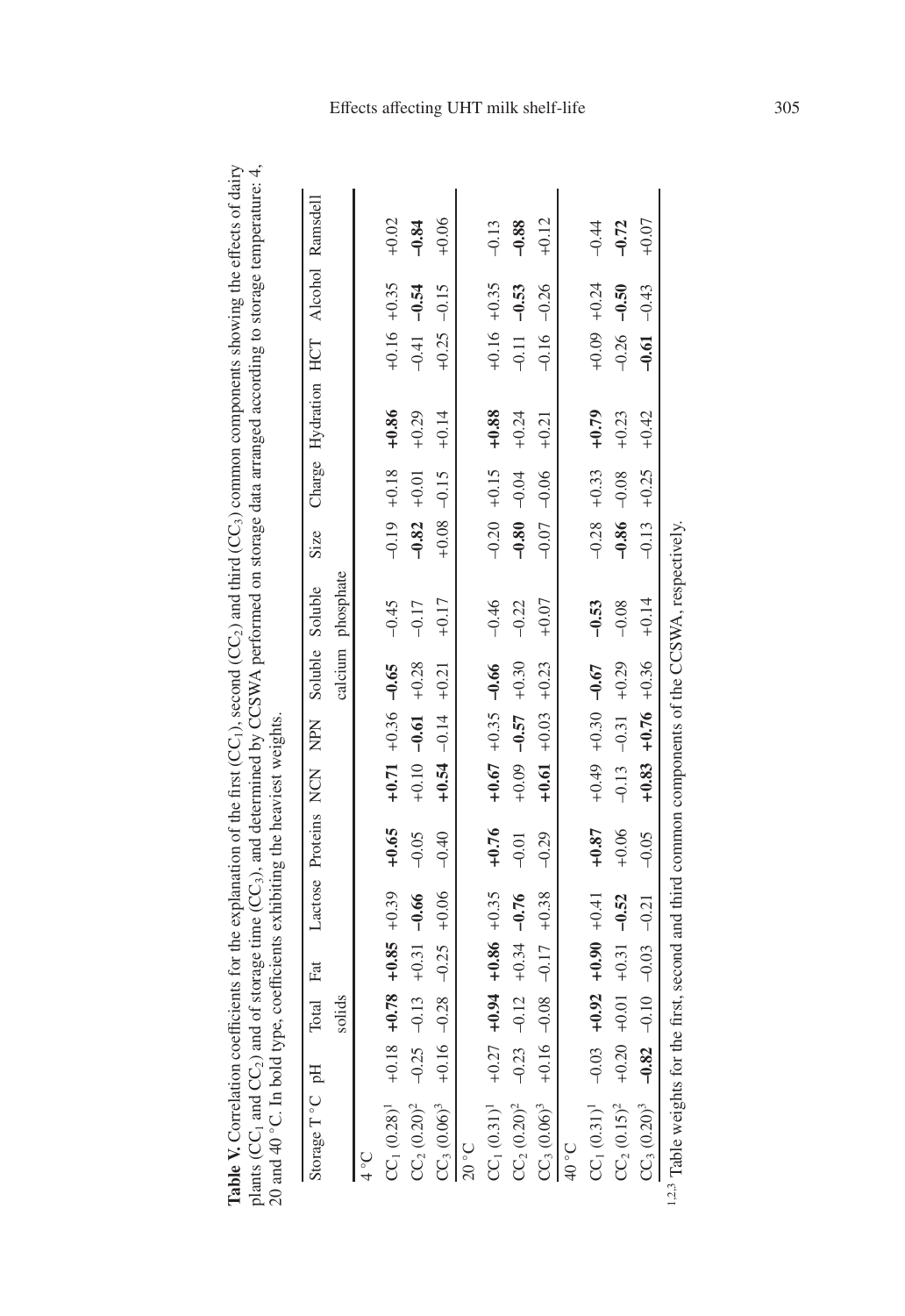| rin a<br>ı<br>in the dairy m        | E<br>onsidered from the data sub-set |             |
|-------------------------------------|--------------------------------------|-------------|
| - and each type of milk considered. | vere cu.<br>alues w.                 |             |
| variable and                        | o the mean value of duplicates. V    |             |
| erved for each analysed v           |                                      |             |
|                                     |                                      | į           |
|                                     | nu bu                                | i<br>C+C+   |
|                                     |                                      | j<br>.<br>ו |

|                                                                                     |                                                      | Milks collected in V |                            | Milks collected in W                                                         |                                                      | Milks collected in X                                             |        | Milks collected in Y |                                                                                                                          | Milks collected in Z                                                                                                                                                                                                                 |
|-------------------------------------------------------------------------------------|------------------------------------------------------|----------------------|----------------------------|------------------------------------------------------------------------------|------------------------------------------------------|------------------------------------------------------------------|--------|----------------------|--------------------------------------------------------------------------------------------------------------------------|--------------------------------------------------------------------------------------------------------------------------------------------------------------------------------------------------------------------------------------|
| Values                                                                              | min                                                  | max                  | min                        | max                                                                          | min                                                  | max                                                              | min    | max                  | min                                                                                                                      | max                                                                                                                                                                                                                                  |
| ЪH                                                                                  | 6.23                                                 | 6.74                 | 6.26                       | 6.74                                                                         | 6.32                                                 | 6.68                                                             | 6.27   | 6.70                 | 6.26                                                                                                                     | 6.75                                                                                                                                                                                                                                 |
| Total solids $(g \cdot kg^{-1})$                                                    | 102.6                                                | 104.6                | 102.2                      | <b>104</b>                                                                   | $\overline{0}$                                       | 103.3                                                            | 102.0  | 104.6                | 103.3                                                                                                                    | 106.5                                                                                                                                                                                                                                |
| Fat $(\mathbf{g}\!\cdot\!\mathbf{kg}^{-1})$                                         |                                                      |                      | $15.6$<br>46.1             | 16.1                                                                         | 15.1                                                 |                                                                  |        |                      |                                                                                                                          |                                                                                                                                                                                                                                      |
| Lactose $(g \cdot kg^{-1})$                                                         |                                                      |                      |                            |                                                                              |                                                      | $15.5$<br>47.4                                                   |        |                      |                                                                                                                          |                                                                                                                                                                                                                                      |
| Proteins $(g \cdot kg^{-1})$                                                        |                                                      |                      |                            |                                                                              |                                                      |                                                                  |        |                      |                                                                                                                          |                                                                                                                                                                                                                                      |
| $NCN (g \cdot kg^{-1})$                                                             | 15.2<br>46.5<br>32.7<br>1.90<br>1.9.6<br>7.7<br>19.6 |                      | 32.6<br>2.84<br>1.46       |                                                                              | $32.1$<br>$1.62$<br>$1.3$<br>$3.1$<br>$3.2$<br>$3.1$ |                                                                  |        |                      | $\begin{array}{cccc}\n16.1 & 46.4 & 33.2 & 8 \\ 46.4 & 33.2 & 1.78 \\ 1.78 & 1.3 & 2.22 \\  & & 6.3 & 2.23\n\end{array}$ |                                                                                                                                                                                                                                      |
| $\text{NPN}\,(\text{g}\!\cdot\!\text{k}\text{g}^{-1})$                              |                                                      |                      |                            |                                                                              |                                                      |                                                                  |        |                      |                                                                                                                          |                                                                                                                                                                                                                                      |
| Soluble calcium (mmol·L <sup>-1</sup> )                                             |                                                      |                      |                            |                                                                              |                                                      |                                                                  |        |                      |                                                                                                                          |                                                                                                                                                                                                                                      |
| Soluble phosphate ( $mmod \cdot L^{-1}$ )                                           |                                                      |                      |                            |                                                                              |                                                      |                                                                  |        |                      |                                                                                                                          |                                                                                                                                                                                                                                      |
| Size (nm)                                                                           |                                                      |                      |                            |                                                                              |                                                      |                                                                  |        |                      |                                                                                                                          |                                                                                                                                                                                                                                      |
| Charge (mV)                                                                         |                                                      |                      |                            |                                                                              |                                                      |                                                                  |        |                      |                                                                                                                          |                                                                                                                                                                                                                                      |
| of dried pellet)<br>Hydration (g of water $g^{-1}$                                  | $1.80$                                               |                      | 7.4 6.6 235<br>6.8 2001 92 | $47.1$<br>$34.1$<br>$5.09$<br>$6.03$<br>$6.6$<br>$7.7$<br>$7.19$<br>$7.20.2$ | $-19.8$<br>1.78                                      | 33.5<br>4.82<br>4.81<br>11.4<br>2.6<br>7.8<br>4.5<br>2.0<br>13.5 |        |                      | $2.09$<br>$3.0$                                                                                                          | 17.0<br>47.8<br>5.5 1 2 10 2 3 40 40 5 6 7 8 6 7 8 6 8 8 9 6 8 9 9 9 1 0 1 0 1 0 2 40 1 0 2 1 0 1 0 1 0 2 1 0 2 1 0 2 1 0 2 1<br>2 2 1 0 2 1 0 2 1 0 2 1 0 2 1 0 2 1 0 2 1 0 2 1 0 2 1 0 2 1 0 2 1 0 2 1 0 2 1 0 2 1 0 2 1 0 2 1 0 2 |
| $HCT$ (min at $140°$ C)                                                             | 5.5                                                  |                      |                            |                                                                              |                                                      |                                                                  |        |                      |                                                                                                                          |                                                                                                                                                                                                                                      |
| Alcohol (% of ethanol)                                                              | 95                                                   |                      | $80\,$                     | 100                                                                          | $80\,$                                               | $\frac{100}{3.1}$                                                | $80\,$ |                      | $80\,$                                                                                                                   |                                                                                                                                                                                                                                      |
| $0.5 \text{ mol} \cdot L^{-1}$ )<br>Ramsdell (mL of KH <sub>2</sub> PO <sub>4</sub> | $\overline{2.1}$                                     | 3.9                  | 1.6                        | 2.8                                                                          | 1.7                                                  |                                                                  | 1.7    | 2.9                  | 1.2                                                                                                                      |                                                                                                                                                                                                                                      |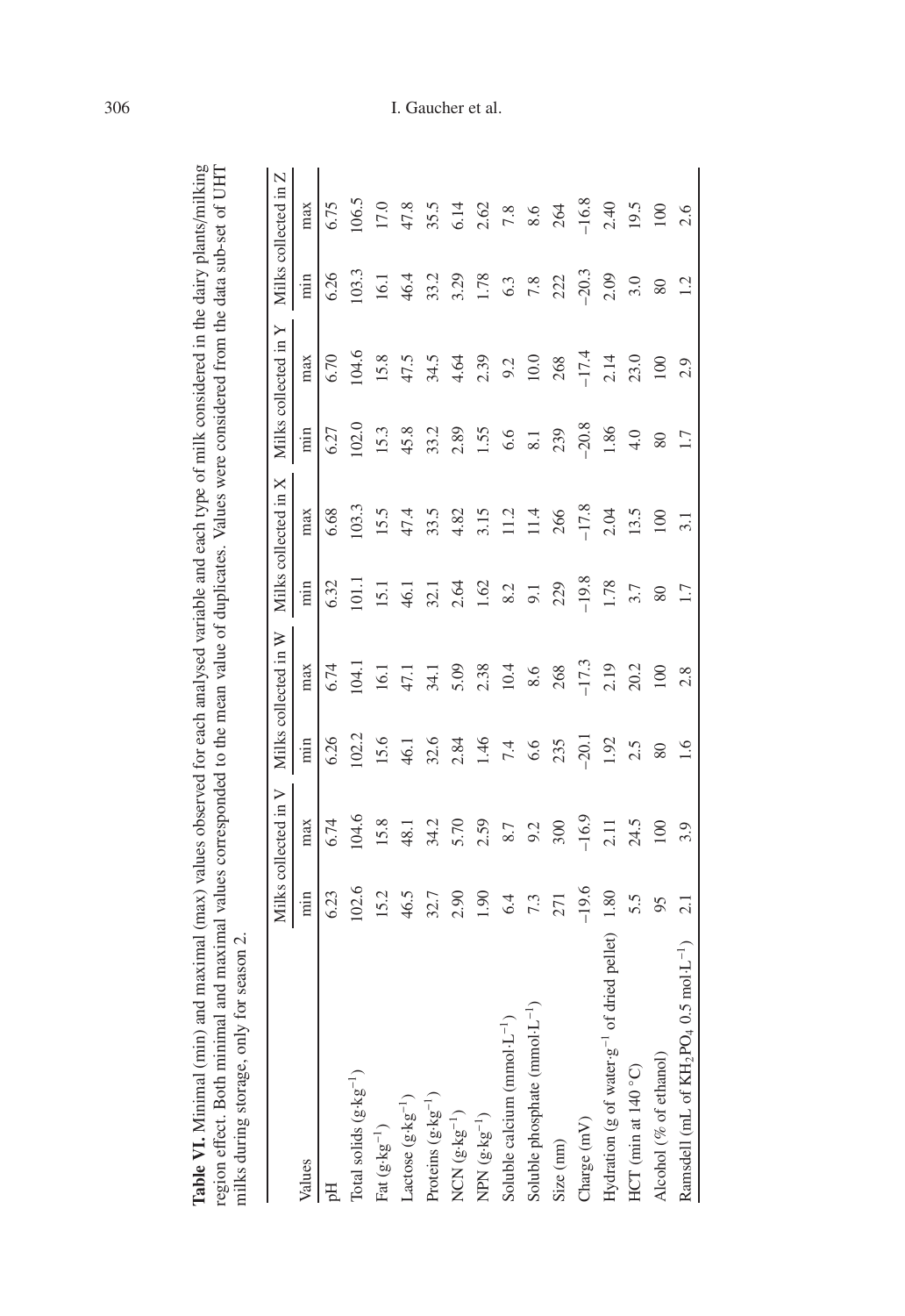with an effect of the milking region (cow breed, feed, herd management, climate) or of the processing conditions of each dairy plant (time/temperature pair for pasteurisation and sterilisation, pressure of homogenisation, industrial practice), was clearly observed here. Common component 1 (CC<sub>1</sub>), accounting for 91.04% of the total variance, discriminated principally the dairy plant X, on the negative part of the map, from the dairy plant Z (Fig. 4A). The weights of the tables were similar (0.28, 0.31 and 0.31), as shown by the values of saliences reported in Table V, i.e., each table participated equally in the building of the common component 1. Samples of the dairy plant Z had higher contents of total solids, fat, proteins, NCN, higher values for micellar hydration and lower contents of soluble calcium than the ones from dairy plant X. No change in milk stability was observed according to  $CC<sub>1</sub>$ (Tab. V). Common component 2, which accounted for 4.22% of the total variance, discriminated samples of the dairy plant V, on the negative side of  $CC<sub>2</sub>$ , from those of the dairy plant W, on the positive side of  $CC_2$  (Fig. 4A). As the weights of the tables were similar  $(0.20, 0.20, 0.15)$ , it could be concluded that all the tables participated in the building of common component 2 (Tab. V). Samples from the dairy plant W had lower contents of lactose and NPN, and smaller casein micelles than those from the dairy plant V. These differences altered milk stability values in the tests, and samples of the dairy plant W had lower stability values in ethanol and phosphate tests than samples of dairy plant V (Tab. V). Minimal and maximal values for these different variables and for UHT milks from the dairy plants V, W, X, Y and Z are given in Table VI. All the physicochemical characteristics studied were involved in this dairy plant effect with the exception of the parameters pH, content of soluble phosphate and micellar charge. Changes in physico-chemical characteristics resulted in changes in the ethanol and phosphate tests results but not in the heat stability test result.

As shown in Figure 4B, common component 3 discriminated UHT milks as a function of their storage time even if it accounted for only 1.77% of the total variance. The samples stored for 21 d were on the negative part of  $CC<sub>3</sub>$  and those stored for 180 d were on the positive part. Considering the values of saliences in the different data tables (Tab. V), it was noticed that the data table "40 ◦C" had a heavier weight than the two others (0.20 versus 0.06). Consequently, the table containing data on UHT milks stored at 40 ◦C mainly contributed to the building of common component 3 and explained the discrimination. UHT milks stored for long periods, and notably at 40 ◦C, were characterised by lower values of pH, higher contents of NCN and NPN and were easily destabilised when submitted to the heat stability test. Minimal and maximal values for these different variables and for UHT milks stored for 21, 42, 62, 90, 110 and 180 d are given in Table VII. These findings agreed with the results obtained for the temperature effect during storage reported in Section 3.2.1. The time/temperature pair has to be taken into account when the effect of storage on the quality of UHT milk is investigated.

## **4. CONCLUSION**

To our knowledge, this study was the first one attempting to investigate the different effects which alter commercial UHT milk shelf-life, starting with the sampling of raw milks and ending with UHT processed milks stored for several months at 4, 20 and 40 ◦C. To investigate the characteristics of the samples as a function of the milking zone and the alterations in UHT milk samples during storage, the initial global and large data set was divided into smaller ones and analysed thanks to two multidimensional statistical tools, i.e.,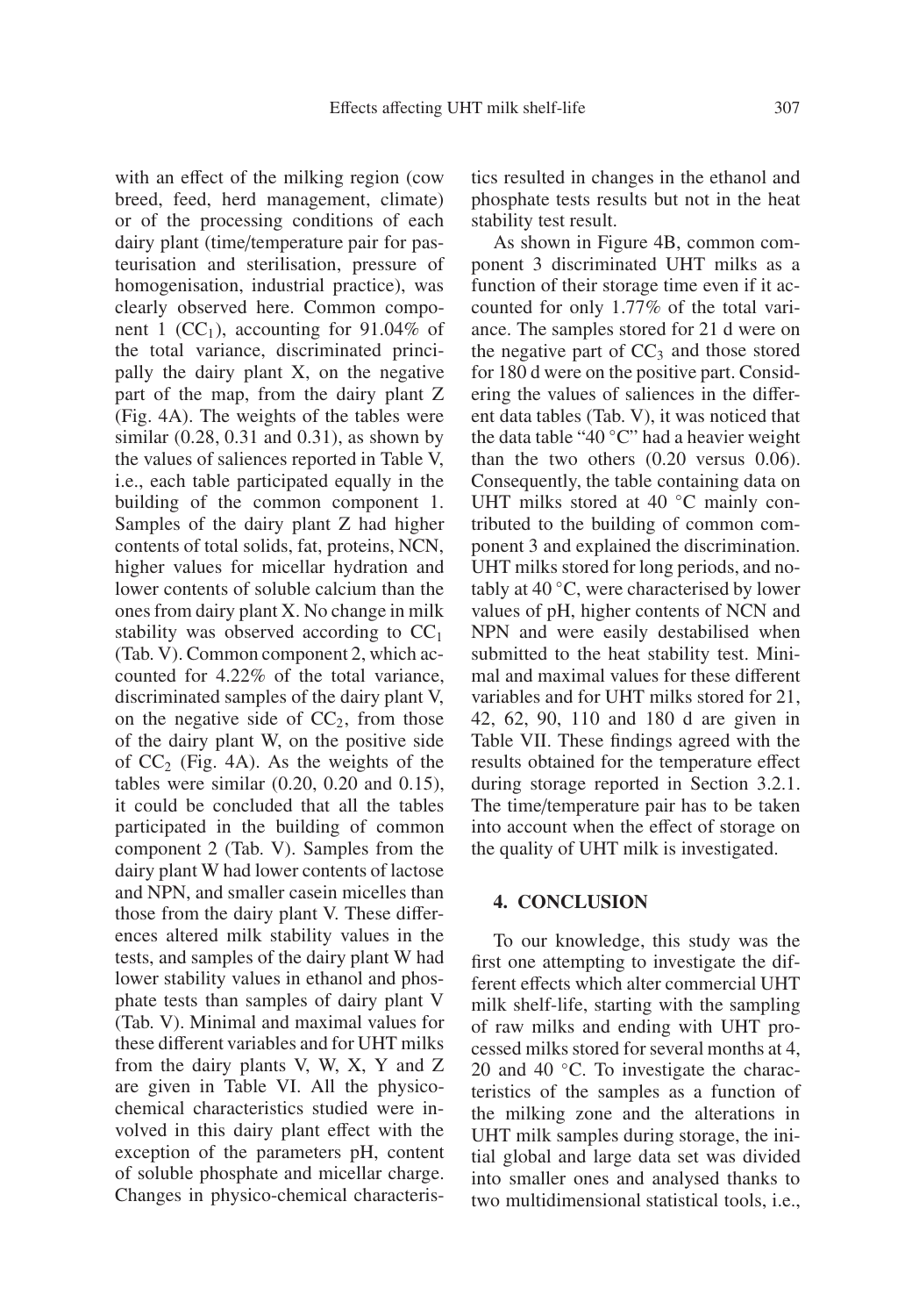| ;<br>)<br>a attant<br>į                  | י היירו<br>J<br>$\overline{a}$ |                        |
|------------------------------------------|--------------------------------|------------------------|
|                                          | ì<br>j.<br> <br> <br> <br>     |                        |
| d in the storage tim                     |                                |                        |
|                                          | he data cub-cet                |                        |
| ていいへい                                    |                                |                        |
| $\overline{\phantom{0}}$                 |                                |                        |
|                                          | i                              |                        |
| 1 doe om aldement                        |                                |                        |
|                                          | ה היו המ<br>֧֞                 |                        |
|                                          | $5 - 1$                        |                        |
| , vuon auta<br>heattront The and not     |                                |                        |
|                                          | lley mean nal                  |                        |
| $\sim$                                   | -<br>}<br>į                    |                        |
| in and a service                         |                                |                        |
|                                          |                                |                        |
|                                          | al m                           | Į                      |
|                                          | Care and                       | <b>HAT TO COOLD IN</b> |
| ------<br>$\frac{1}{2}$ MH $\frac{1}{2}$ | h mummal and m                 |                        |
|                                          |                                | くさく                    |

|                                                                   |                       | Milks                              |              | Milks                               |                              | Milks                                   |                      | Milks                                                                 |                                   | Milks                               |                                     | Milks                                |
|-------------------------------------------------------------------|-----------------------|------------------------------------|--------------|-------------------------------------|------------------------------|-----------------------------------------|----------------------|-----------------------------------------------------------------------|-----------------------------------|-------------------------------------|-------------------------------------|--------------------------------------|
|                                                                   |                       | stored for 21 d                    |              | stored for 42 d                     |                              | stored for 62 d                         |                      | stored for 90 d                                                       |                                   | stored for 110 d                    |                                     | stored for 180 d                     |
| Values                                                            | min                   | max                                | min          | max                                 | min                          | max                                     | min                  | max                                                                   | min                               | max                                 | $\lim$                              | max                                  |
|                                                                   | 6.55                  | 6.70                               | 6.50         | 6.69                                | 6.48                         | 6.75                                    | 6.46                 | 6.74                                                                  | 6.39                              | 6.72                                | 6.23                                | 6.71                                 |
| Total solids $(g \cdot kg^{-1})$                                  | 102.6                 | 105.5                              | 102.7        | 105.3                               | 102.0                        | 104.9                                   | 101.1                | 105.5                                                                 | 103.1                             | 105.6                               | $101.8$                             | 106.5                                |
| Fat $(g \cdot kg^{-1})$                                           | 15.4                  | 16.6                               | 15.4         | 16.6                                | 15.3                         | 16.4                                    | 15.1                 | 16.5                                                                  | 15.4                              | 16.6                                | 15.1                                | 17.0                                 |
| Lactose $(g \cdot kg^{-1})$                                       | 46.4                  | 47.6                               | 46.1         | 47.7                                | 45.8                         | 47.6                                    | 46.1                 | 48.0                                                                  | 46.5                              | 48.1                                | 46.2                                | 48.1                                 |
| Proteins $(g \cdot kg^{-1})$                                      | 33.0                  | 34.6                               | 33.1         |                                     | 33.1                         |                                         | 32.1                 |                                                                       | 33.1                              |                                     | 32.5                                |                                      |
| NCN $(g \cdot kg^{-1})$                                           |                       |                                    | 2.89         |                                     |                              |                                         | 2.96                 |                                                                       |                                   |                                     |                                     |                                      |
| $\text{NPN}\,(\text{g}\!\cdot\!\text{kg}^{-1})$                   | $2.64$<br>1.55<br>6.8 | 3.43<br>2.07<br>9.1<br>11.4<br>299 | $1.72$ $7.0$ | 34.5<br>3.93<br>2.15<br>9.9<br>10.5 | $2.90$<br>1.78<br>6.4<br>8.0 | 34.3<br>4.43<br>5.43<br>5.8<br>9.8<br>2 |                      | 34.7<br>4.78<br>2.62<br>9.9<br>10.3<br>2.87<br>1.6.9<br>1.4.0<br>1.00 | 3.09<br>1.77<br>6.6<br>7.5<br>223 | 34.7<br>5.05<br>5.56<br>10.6<br>9.0 | $3.30$<br>1.46<br>6.5<br>8.3<br>231 | 35.5<br>6.14<br>5.15<br>11.2<br>10.0 |
| Soluble calcium (mmol·L <sup>-1</sup> )                           |                       |                                    |              |                                     |                              |                                         |                      |                                                                       |                                   |                                     |                                     |                                      |
| Soluble phosphate (mmol·L <sup>-1</sup> )                         | 6.6                   |                                    | $7.0$        |                                     |                              |                                         | $1.76$<br>6.3<br>7.3 |                                                                       |                                   |                                     |                                     |                                      |
| Size (nm)                                                         | 230                   |                                    | 227          |                                     | 222                          |                                         | 231                  |                                                                       |                                   |                                     |                                     | 295                                  |
| Charge (mV)                                                       | $-20$                 | $-17.4$<br>2.27                    | $-19.5$      | $-17.3$                             | $-19.5$                      |                                         | $-20.3$              |                                                                       | $-20.1$                           | $-17.3$<br>2.40<br>23.0             | $-20.8$                             | $-16.8$                              |
| of dried pellet)<br>Hydration (g of water $\cdot$ g <sup>-1</sup> | 1.78                  |                                    | 1.83         | $2.33$<br>$20.5$                    | 1.86                         | $-17.4$<br>2.40<br>19.7                 | 1.89                 |                                                                       | 1.93                              |                                     | 1.88                                | 2.34<br>24.5<br>100                  |
| HCT (min at $140°$ C)                                             | 5.5                   | 20.5                               | 5.0          |                                     | 3.7                          |                                         | 3.8                  |                                                                       | 4.0                               |                                     | 2.5                                 |                                      |
| Alcohol (% of ethanol)                                            | 80                    | 100                                | 85           | $100\,$                             | 80                           | 100                                     | $80\,$               |                                                                       | 80                                |                                     | $\rm 80$                            |                                      |
| $0.5 \text{ mol.L}^{-1}$<br>Ramsdell (mL of KH2PO <sub>4</sub>    | 1.7                   | 3.1                                | 1.6          | 3.2                                 | $1.7\,$                      | 3.9                                     | 1.7                  | 3.6                                                                   | $1.6\,$                           | 3.7                                 | 1.2                                 | 3.3                                  |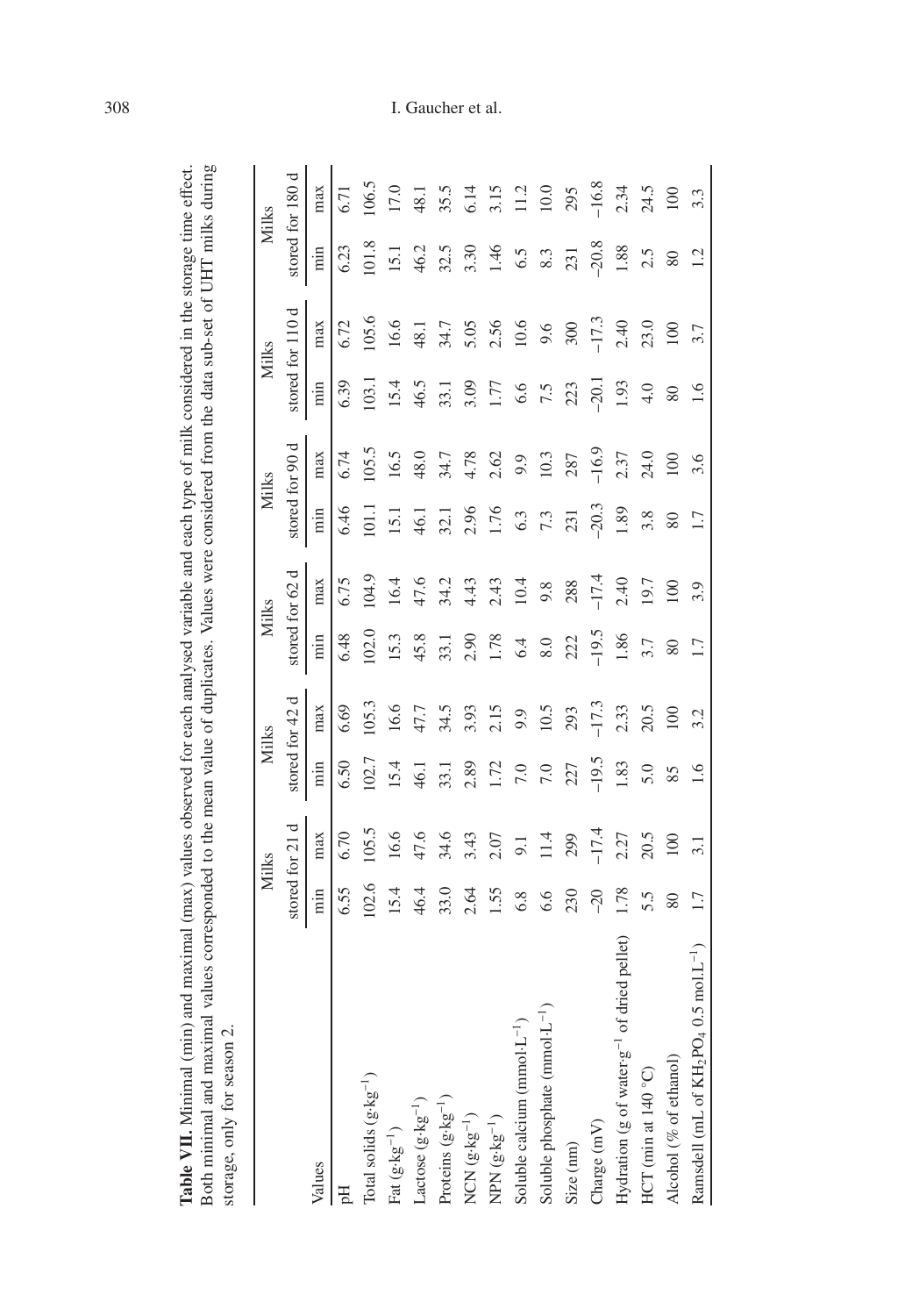| Ę<br>í<br>ł<br>しんしょう こうしょう こうしゃ                                                                                                                             |                                                                                                    |
|-------------------------------------------------------------------------------------------------------------------------------------------------------------|----------------------------------------------------------------------------------------------------|
| l<br>$\frac{1}{2}$<br>医生物 医生物 医血管<br>į<br>Į<br>֧֪֚֝֝֝֝֝֝֝֝<br>֪֪֪֚֚֚֚֚֚֚֚֝֝֝֝֝֝֝֝֝֝֝֟<br>֘֒<br>j<br>Į<br>ha monn at<br>3<br>ţ<br>į<br>;<br>j<br>į<br>I<br>i | ١<br>I<br>י<br>י<br>i<br><b>1</b><br>l<br>å<br>i<br>j<br>I<br>ś<br>j<br>į<br>$-2$<br>$\frac{1}{2}$ |
| Ē.                                                                                                                                                          | i<br>Santa dia<br>ì                                                                                |

| <b>Hactors</b> |   |   |   |    |   |   |   |    | tal solids Fat Lactose Proteins NCN NPN Soluble Soluble Size Charge Hydration HCT Alcohol Ramsdell |   |   |   |   |   |
|----------------|---|---|---|----|---|---|---|----|----------------------------------------------------------------------------------------------------|---|---|---|---|---|
|                |   |   |   |    |   |   |   |    | calcium phosphate                                                                                  |   |   |   |   |   |
| UHT            |   | ₩ | ₩ |    |   | ₩ |   |    |                                                                                                    | ₩ | ₩ |   | ₩ | ₩ |
| process        |   |   |   |    |   |   |   |    |                                                                                                    |   |   |   |   |   |
| Season         | × |   | 쏚 | ÷  |   |   |   |    | ÷                                                                                                  | 꼯 | 쏚 | 쏚 |   |   |
|                |   |   |   |    |   |   |   |    |                                                                                                    |   |   |   |   |   |
| Storage        | ₩ |   |   |    |   | ₩ | ₩ |    |                                                                                                    |   |   |   |   |   |
| temperature    |   |   |   |    |   |   |   |    |                                                                                                    |   |   |   |   |   |
| and time       |   |   |   |    |   |   |   |    |                                                                                                    |   |   |   |   |   |
| Dairy plant    |   | ¥ | ÷ | ÷. | 兴 | × | 长 | ÷. |                                                                                                    |   | ¥ |   | x | ÷ |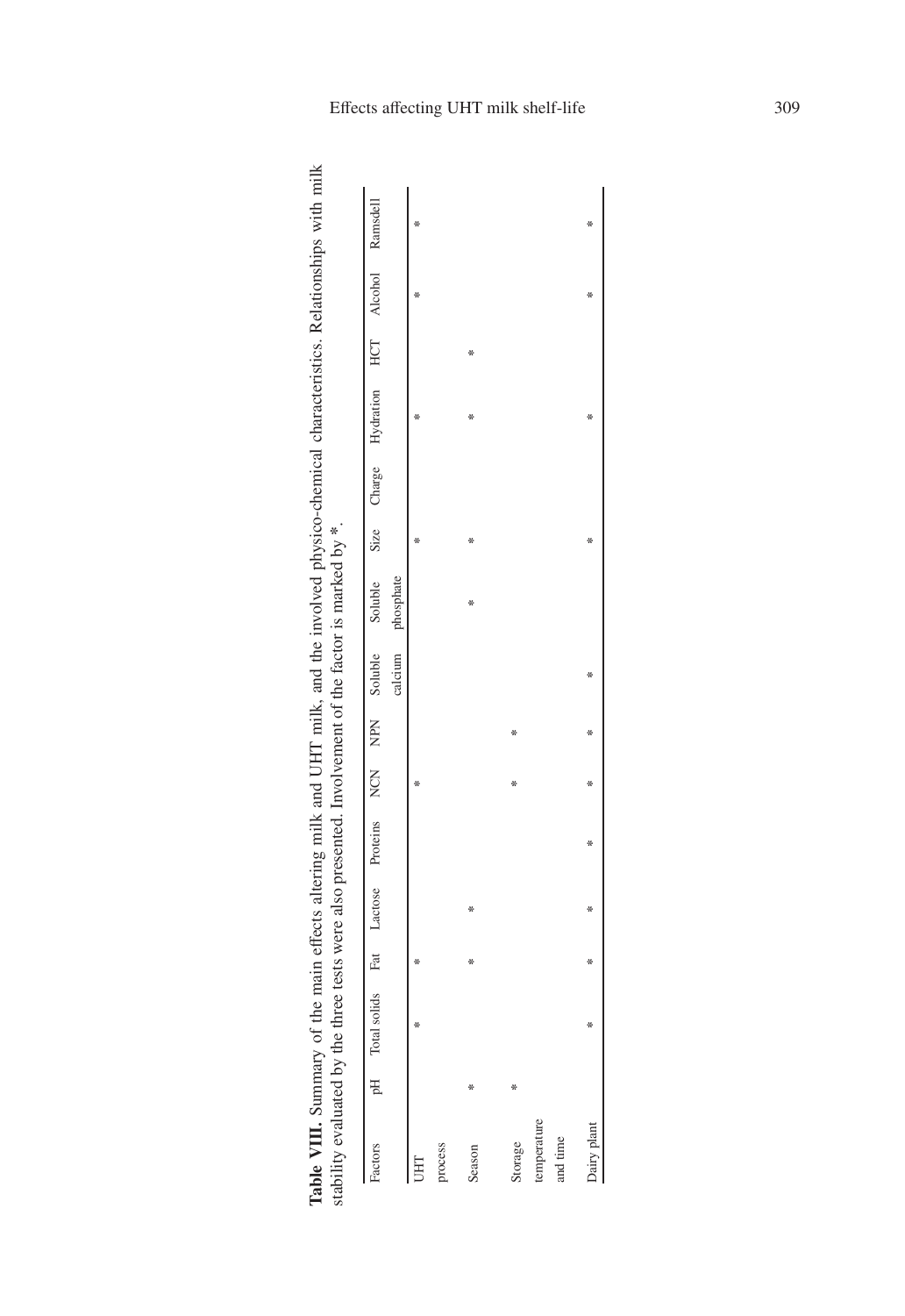

**Figure 5.** Recapitulative scheme of the different data sets analysed, the chemometric tools used, and the different alterations demonstrated in milk samples.

PCA and CCSWA. Figure 5 summarises the different data sets analysed, the chemometric tools used and the observed effects. These effects corresponded to UHT processing, season, storage conditions and milking zone/dairy plant. Table VIII summarises the physico-chemical characteristics involved in these different effects. This study, based on the use of chemometric tools allowing the investigation of the relations between several data tables, has brought out a global view of the parameters altering milk and UHT milk shelf-life. It also showed that the three milk stability tests did not evaluate milk stability in the same way, and that milk stability evaluated by these different tests was not always linked to the same changes in casein micelle properties. This study contributed to a better knowledge of effects which affect milk and UHT milk characteristics. It

is important in order to improve quality of raw material and consequently those of final products. However, additional studies are needed. For a better knowledge of the parameters implicated in milk stability, it will be necessary to analyse other milk characteristics, and especially other casein micelle properties. In addition, some effects such as lactation stage, feed or environmental conditions should be taken into account for a better explanation of dairy plant/milking zone or season effect.

**Acknowledgements:** The authors would like to thank Arilait Recherches (Association of French Dairy Manufacturers and Farmers) and French dairy manufacturers for financial support, supplying milk samples and general discussion. Dr. D. Bertrand (ENITIAA/INRA Nantes, France) is acknowledged for providing PCA and CCSWA processing programs.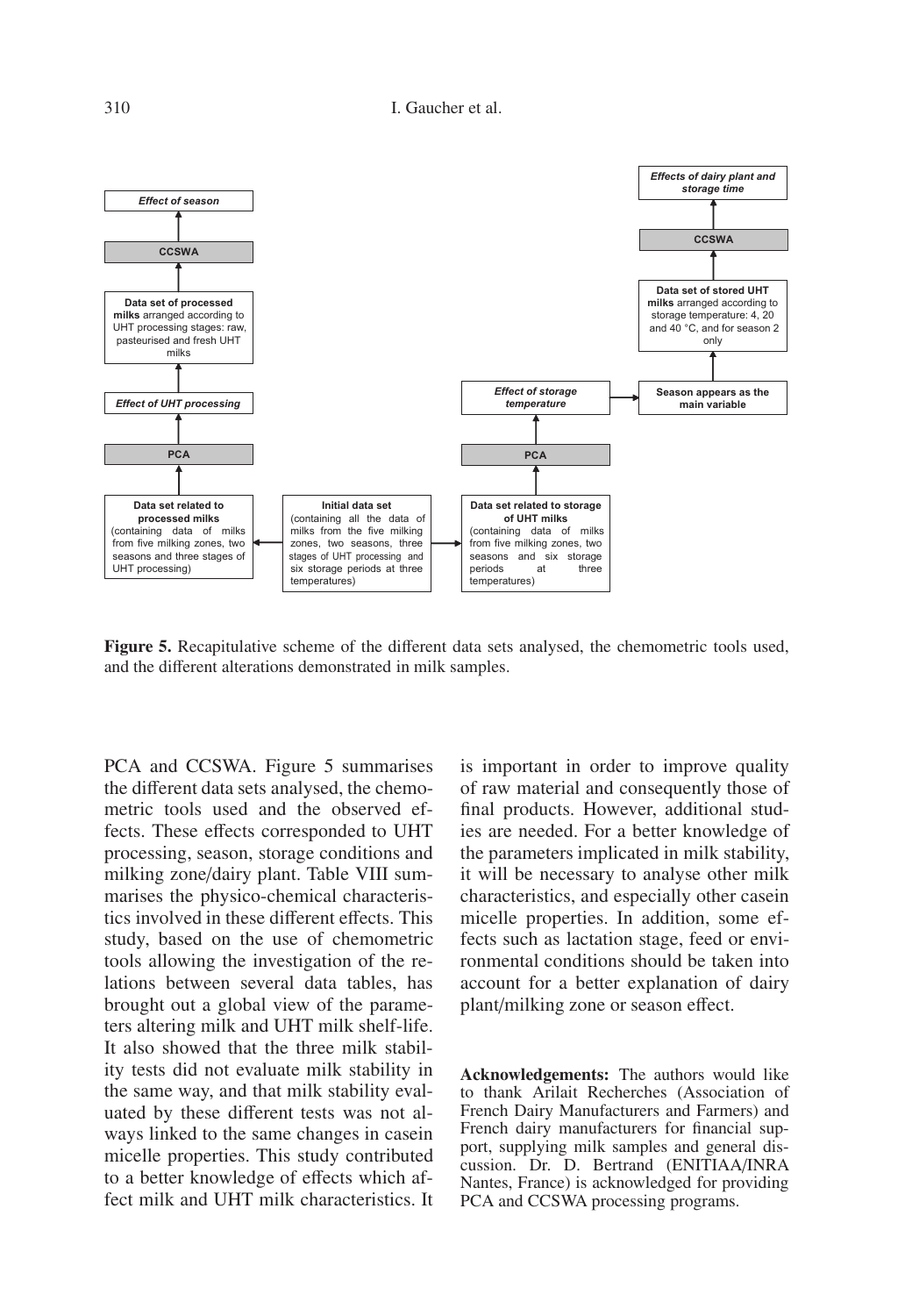#### **REFERENCES**

- [1] Alais C., Science du lait, in: Principe des techniques laitières, 4th edition, SEPAIC, Paris, France, 1984.
- [2] Anema A.T., Li Y., Association of denatured whey proteins with casein micelles in heated reconstituted skim milk and its effect on casein micelle size, J. Dairy Res. 70 (2003) 73– 83.
- [3] Auldist M.J., Walsh B.J., Thomson N.A., Seasonal and lactational influences on bovine milk composition in New-Zealand, J. Dairy Res. 65 (1998) 401–411.
- [4] Boixo J.C., Kaabi M., Alvarez M., Abroug B., De la Fuente L.F., Anel E., Anel L., Causes of variation in milk production of cows in the Castilla y Leon Region, in: Djemali M., Guellouz M. (Eds.), Prospects for a Sustainable Dairy Sector in the Mediterranean – EAAP 99, Wageningen Academic Publishers,<br>Wageningen, The Netherlands, 2003, The Netherlands, pp. 57–61.
- [5] Bony J., Contamin V., Gousseff M., Metais J., Tillard E., Juanes X., Decruyenaere V., Coulon J.B., Factors of variation of the milk composition on the Reunion Island, INRA Prod. Anim. 18 (2005) 255–263.
- [6] Brulé G., Maubois J.-L., Fauquant J., Étude de la teneur en éléments minéraux des produits obtenus lors de l'ultrafiltration du lait sur membrane, Lait 54 (1974) 600–615.
- [7] Datta N., Deeth H.C., Age-gelation of UHT milk – a review, Trans. IChemE Part C 79 (2001) 197–210.
- [8] Datta N., Elliott A.J., Perkins M.L., Deeth H.C., Ultra-high-temperature (UHT) treatment of milk: comparison of direct and indirect modes of heating, Aust. J. Dairy Technol. 57 (2002) 211–227.
- [9] Davies D.T., White J.C.D., The stability of milk protein to heat. I. Subjective measurement of heat stability of milk, J. Dairy Res. 33 (1966) 67–81.
- [10] Davis S.R., Farr V.C., Knowles S.O., Lee J., Kolver E., Auldist M., Sources of variation in milk calcium content, Aust. J. Dairy Technol. 56 (2001) 156.
- [11] Devold T.G., Brovold M.J., Langsrud T., Vegarud G.E., Size of native and heated casein micelles, content of protein and minerals in milk from Norwegian Red Cattle - Effect of milk protein polymorphism and different feeding regimes, Int. Dairy J. 10 (2000) 313–323.
- [12] Formaggioni P., Franceschi P., Summer A., Malacarne M., Fieni S., Mariani P., Effects of the season and the herd on milk proteose peptone content and relationships with rennet-coagulation properties, Sci. Tec. Latt. Casearia 53 (2002) 53–65.
- [13] Fox P.F., Heat-induced changes in milk preceding coagulation, J. Dairy Sci. 64 (1981) 2127–2137.
- [14] Gaucher I., Mollé D., Gagnaire V., Gaucheron F., Effects of storage temperature on physico-chemical characteristics of semi-skimmed UHT milk, Food Hydrocoll. 22 (2008) 130–143.
- [15] Gaucher I., Piot M., Beaucher E., Gaucheron F., Physico-chemical characterization of phosphate-added skim milk, Int. Dairy J. 17 (2007) 1375–1383.
- [16] Gaucheron F., Le Graët Y., Piot M., Boyaval E., Determination of anions of milk by ion chromatography, Lait 76 (1996) 433–443.
- [17] Herbert S., Mouhous Riou N., Devaux M.F., Riaublanc A., Bouchet B., Gallant D.J., Dufour E., Monitoring the identity and the structure of soft cheeses by fluorescence spectroscopy, Lait 80 (2000) 621–634.
- [18] Holt C., Muir D.D., Natural variations in the average size of bovine casein micelles. II. Milk samples from creamery bulk silos in south-west Scotland, J. Dairy Res. 45 (1978) 347–353.
- [19] Holt C., Muir D.D., Sweetsur W.M., Seasonal changes in the heat stability of milk from creamery silos in south-west Scotland, J. Dairy Res. 45 (1978) 183–190.
- [20] Horne D.S., Parker T.G., Donnelly W.J., Davies D.T., Factors affecting the ethanol stability of bovine skim milk. VII. Lactational and compositional effects, J. Dairy Res. 53 (1986) 407–417.
- [21] Karoui R., Dufour E., Dynamic testing rheology and fluorescence spectroscopy investigations of surface to centre differences in ripened soft cheeses, Int. Dairy J. 13 (2003) 973–985.
- [22] Karoui R., Martin B., Dufour E., Potentiality of front-face fluorescence spectroscopy to determine the geographic origin of milks from the Haute-Loire department (France), Lait 85 (2005) 223–236.
- [23] Karoui R., Mazerolles G., Dufour E., Spectroscopic techniques coupled with chemometric tools for structure and texture determinations in dairy products, Int. Dairy J. 13 (2003) 607–620.